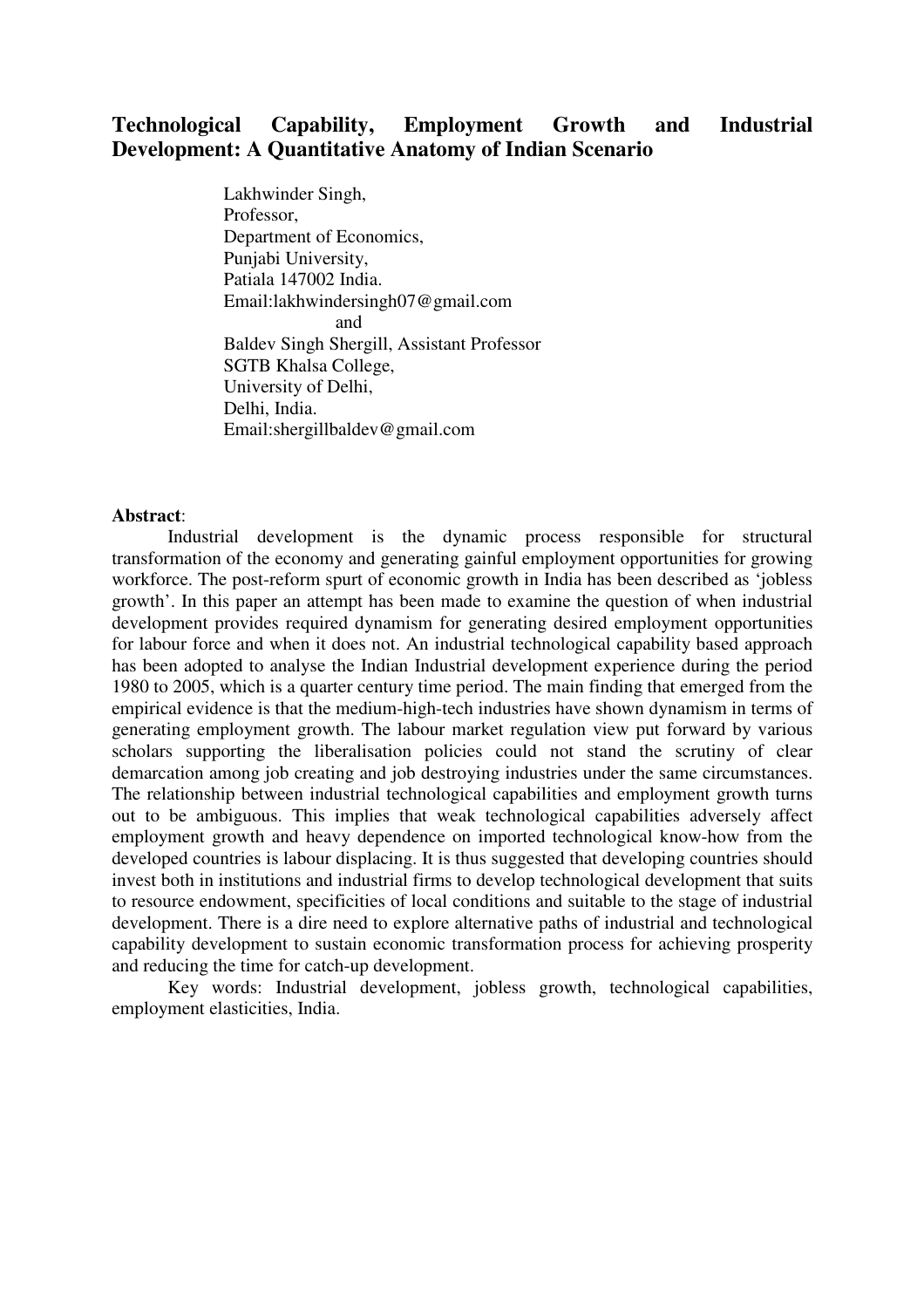#### **Introduction**:

Post-reform spurt in Indian economic growth has been described as 'jobless growth'. The phenomenon of jobless growth during the period of late  $20<sup>th</sup>$  century and early years of 21<sup>st</sup> century was not India specific, but was observed across developed and developing countries alike except newly industrialising South East Asian countries including China (Van der Hoeven and Taylor, 2000; and Audretsch and Thurik, 1999). The industrial development of the developing economies including India except Asian newly industrialising countries has also recorded very slow growth in employment. The industrial sector has been considered as the most dynamic sector of an economy and therefore, it is expected that this sector should absorb the growing labour force and provide decent livelihood to the growing work force. Many scholars working in the area of industrial development and its implications for employment have observed dismal scenario so far as employment outcomes of industrial development is concerned (Morawetz, 1974; Edquist, Hommen and McKeley, 2001; Amsden and Van der Hoeven, 1996; Papola, 2009; Kannan and Raveendran, 2009; Goldar, 2009; and Sen, 2008). Economic reforms initiated in the early eighties and more vigorously since July 1991, both national and international, failed to effect manufacturing employment in the face of excess supply of unskilled labour force in the Indian economy. Indian development strategy has underlined the importance of industrial development with regard to its dynamic characteristics such as capital accumulation and technological capabilities. It is widely held view that the technological advancement, since industrial revolution, has been concentrated in manufacturing sector and the diffusion of technology takes place from this sector to other economic activities and sectors (Szirmai, 2009). The diffusion of technology across manufacturing and other sectors not only raised productivity but also generated backward and forward linkages. This process has a capacity to generate special opportunities for catch-up. Large-scale mass production of manufactured products essentially creates dynamic comparative advantage and triggers change in the industrial structure that generates economic activities based on new knowledge provides greater employment opportunities and explodes demand for improved variety of products (Audretsch and Thurik, 1999). Rapid industrial development experience of both developed countries and newly industrialised (East Asian) countries have supported the view that growth can solve the problem of unemployment. However, there has been growing realisation that the gap between the speed, at which technological progress is taking place, and the capacity to provide new job opportunities has widened dramatically (Rifkin, 1995 and Commission of the European Communities, 1994). Policy makers are expected to address the growth-employment dilemma, while understanding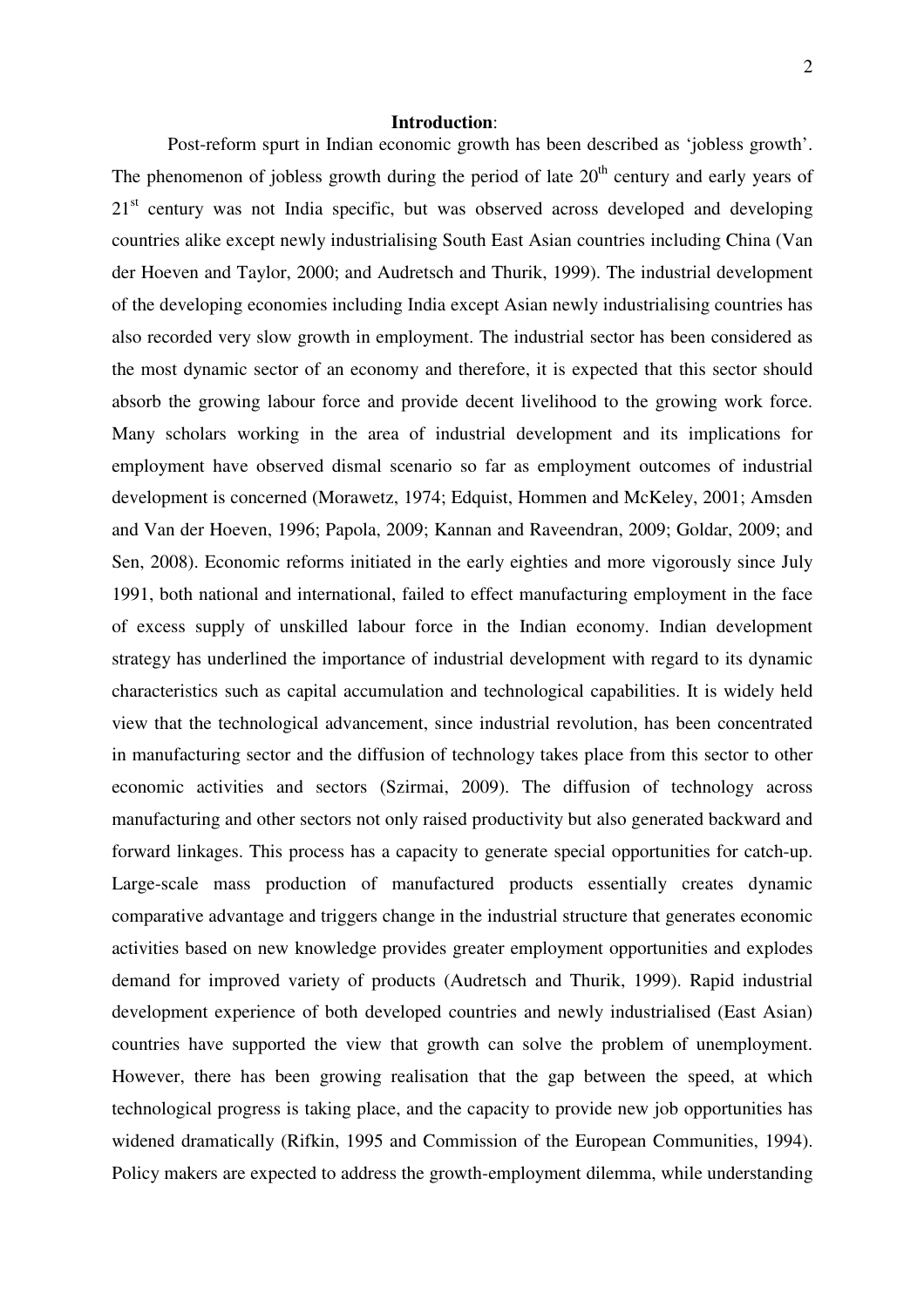the relationship between growth and employment, with a broad spectrum of policy approaches. The mainstream policy response favoured higher dose of market until recent financial meltdown and recession that has engulfed the global economy. Therefore, it is high time to understand and examine the question of industrial output growth implications for employment generation. In this paper an attempt has been made to examine the question of when industrial development provides required dynamism for generating desired employment opportunities for labour force and when it does not. An industrial technological capability based approach has been adopted to analyse the Indian Industrial development experience during the period 1980 to 2005, which covers the rapid growth period of industrial economy of India and also represents the pre and post-reform period. Quantitative assessment of industrial employment growth has been made while making use of semi-logarithms regression analysis and panel databased models. The discussion is organised into the nine sections. Apart from section one, the section two presents the analytical framework of the paper. Data sources and methodology is discussed in section three. The changes in the structure of industrial employment are presented in section four. Section five analyses the employment, output and wage trends across manufacturing industries. The estimates of employment elasticity are presented in section six and section seven discusses the determinants of employment elasticity. The employment growth and technological capabilities relationship is examined in section eight. In the final section, concluding remarks and policy implications for other developing countries, which result from the paper, are presented.

## **Framework for Analysis**:

Industrial development, technological capabilities and employment growth are intimately connected. Industrial development generates opportunities for faster capital accumulation and technological capability building that spurs structural transformation in the economy. Historical experiences of industrial development of the advanced countries shows that spurt of industrial activities not only engineered the process of structural transformation but also have generated gainful employment opportunities for the work force. This has led to the shortage of desired work force in desired skills initiated the process of either immigration or innovations that has been addressing the problem of labour shortages. Therefore, the evolution of industrial structure in the developed countries has been accompanied by the evolution of technological capabilities addressing the problems encountered by the industrial development process. This co-evolution process remained in operation in the developed countries for a long time and recent wave of technological revolution further raised the skill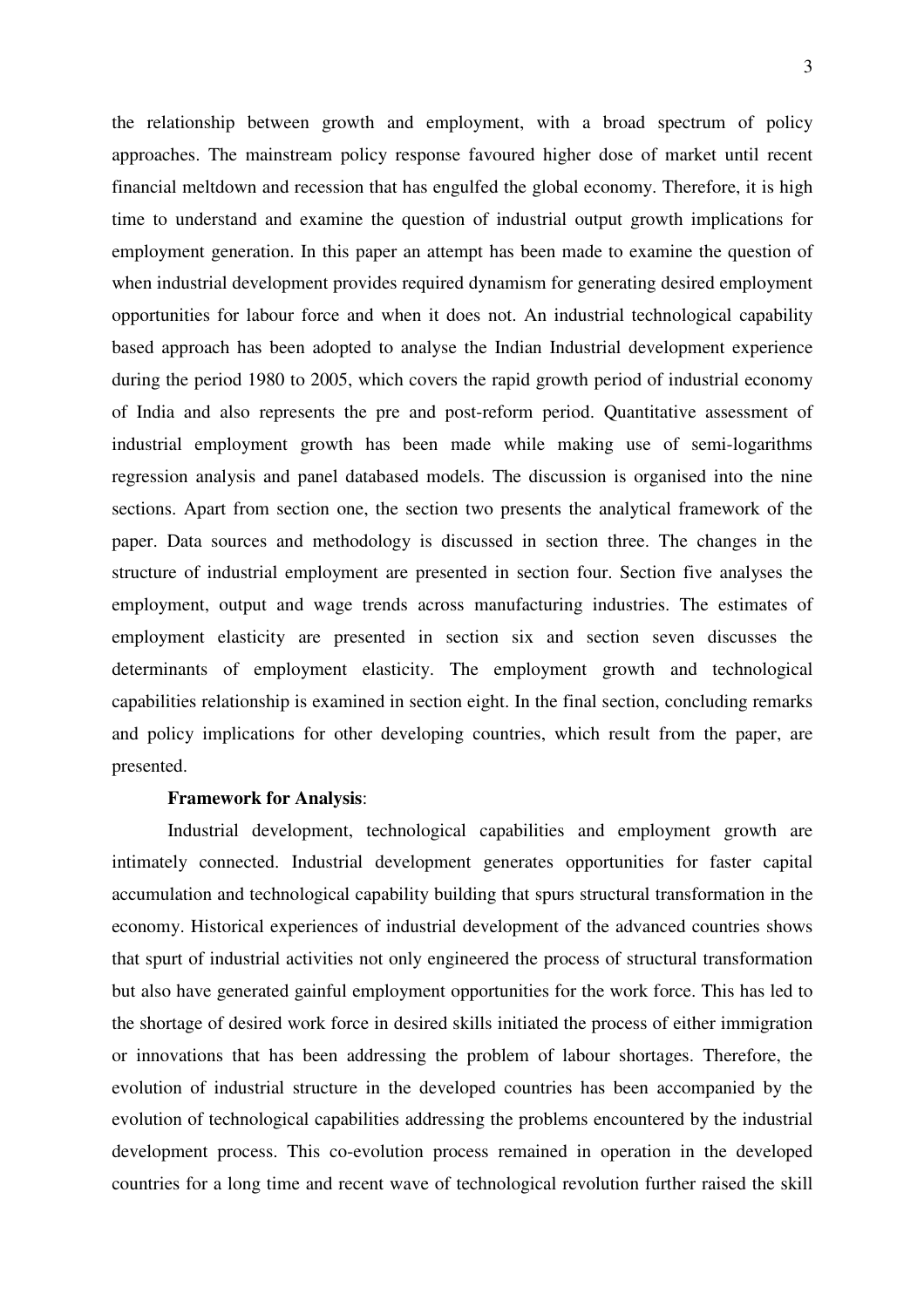requirement of the work force and raised wage costs along with reduced possibilities of capital-labour substitution. Towards the last quarter of  $20<sup>th</sup>$  century, the emergence of new lower cost production locations has reduced the competitiveness of European and North American firms. The threat of erosion of traditional comparative advantage has resulted into shifting of production to cheaper locations, laying off workers and reduction of wage cost, which soared the unemployment rates during the 1980s and the 1990s (Audretsch and Thurik, 1999). The continuously rising unemployment rates in the developed countries with moderate growth rates of output have triggered policy debate on inevitable trade-off between employment and wage cost. The recent studies conducted to examine the relationship between innovations, industry evolution and employment suggested that the debate on tradeoff between employment and wage cost actually diverted the main issue, that is, alternative to it. The alternative lies in the continuous evolution of the industrial structure reflects in the shifting of industrial activities from moderate technology industries to newly emerging knowledge-based industries. Thus, the technological capability building approach is path dependent and has a capacity to connect innovation, industry evolution and employment generation.

When India began her march towards modern economic growth after achieving independence, industrial development assumed to play central role for rapid economic growth and structural transformation of the economy. The central emphasis of the Indian government was to lay foundations for faster growth of industrial sector and building technological capabilities that can self sustain rapid industrialisation. It was also envisaged that heavy industrial development strategy will inherently be capital intensive, therefore, special emphasis was made to develop small scale labour intensive industries for providing gainful employment to the growing work force. The catch-up growth model chosen by India strive to develop technological capabilities while doing R&D expenditure in public sector enterprises and institutions. Substantial efforts were made to fulfil the needs of technological requirements through the process of adapting imported technologies and further create technological capabilities to generate new technologies and eventually catching up with the advanced countries (Ray, 2009). The domestic efforts in terms of R&D expenditure were stepped up from 0.17 per cent in 1958-59 to 0.98 per cent in 1987-88. However, it declined thereafter and hovered around 0.8 per cent. The emphasis has shifted from self-reliant technological capabilities to liberal import of technology. The structure of R&D expenditure has undergone some changes but still remained highly public sector dominated and firm level capabilities except some industries usually remained low. The industrial economy of India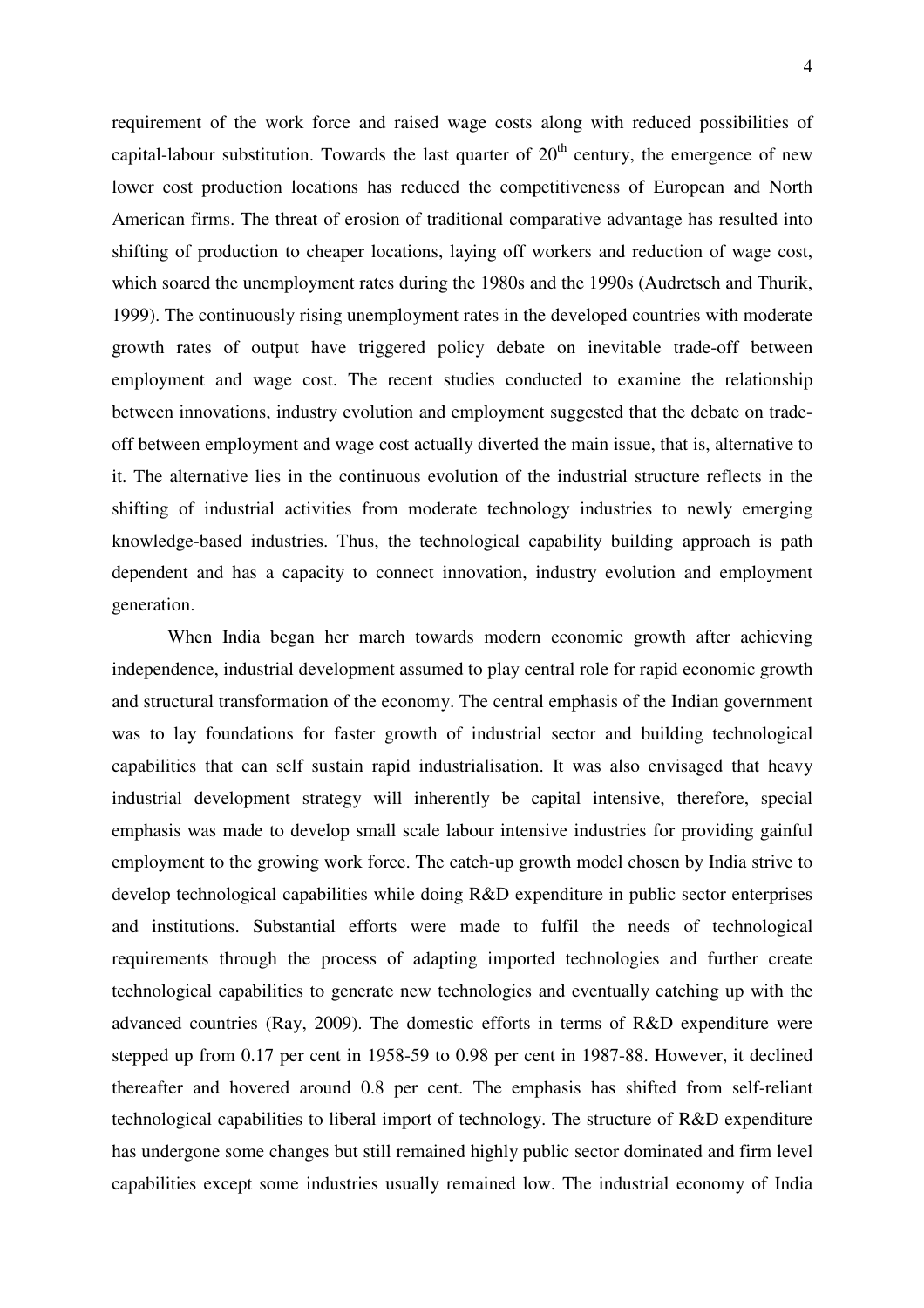could not catch-up to the frontier of technological knowledge and industrial productivity still remained quite low not only compared with the developed countries but also with East Asian countries especially far behind from China (Papola, 2009). It is significant to know that despite achieving reasonably faster rate of output growth why Indian organised manufacturing industry could not able to generate desired level of employment growth. The discussion on slow employment growth in the Indian organised manufacturing industries has been revolved around the inevitable trade-off between output growth and labour cost

The slow absorption of the labour force in industrial sector even during the liberalisation experience put a question mark on industrial development strategy adopted by the Indian policy makers. However, several scholars have investigated and argued that stagnation in employment of labour force in the organised industrial sector of the economy can essentially be attributed to labour security provided by the labour laws. Labour market rigidity was mainly held responsible for decline in the employment elasticity of organised manufacturing industries (Fallon and Lucas, 1993, Hasan, et al 2007 and Goldar, 2009). The industrial employment stagnation has been resulted from falling employment in some set of industries and rising employment in other set of industries under the same policy regime have resulted into overall jobless growth gives credence to the view that supporters of liberalisation may not be right to find out factors that has not allowed job creation in the industrial sector. Therefore, some alternative approaches have been put forward to find out plausible underlined explanation so that right kind of public policy can be formulated to overcome joblessness in the Indian economy (Kannan and Raveendran, 2009; Papola, 1994; Nagraj, 2000 and Singh and Gill, 2002). Alternative to labour market rigidity, the reduction of capital cost and changing pattern of demand of the manufactured products both nationally and internationally put forward as a dominant explanation for decline in the elasticity of employment in the organised Indian manufacturing industry. It is pertinent to argue that the last quarter of  $20<sup>th</sup>$  century has witnessed technological revolution, which has introduced automation processes and hence substantially reduced capacity to generate direct employment by the manufacturing sector. Indian industry witnessed structural transformation from primary raw-material and metal based to processed intermediates and inputs, that is, hightech processes, which has increased labour productivity and consequently may have reduced the employment potential of output growth (Papola, 1991). The phenomenon of jobless growth of Indian industrial development can be attributed to the pattern of technological change rather than Labour market rigidities. The objective of this study is to provide alternative explanation of near stagnation of employment growth and unravelling the factors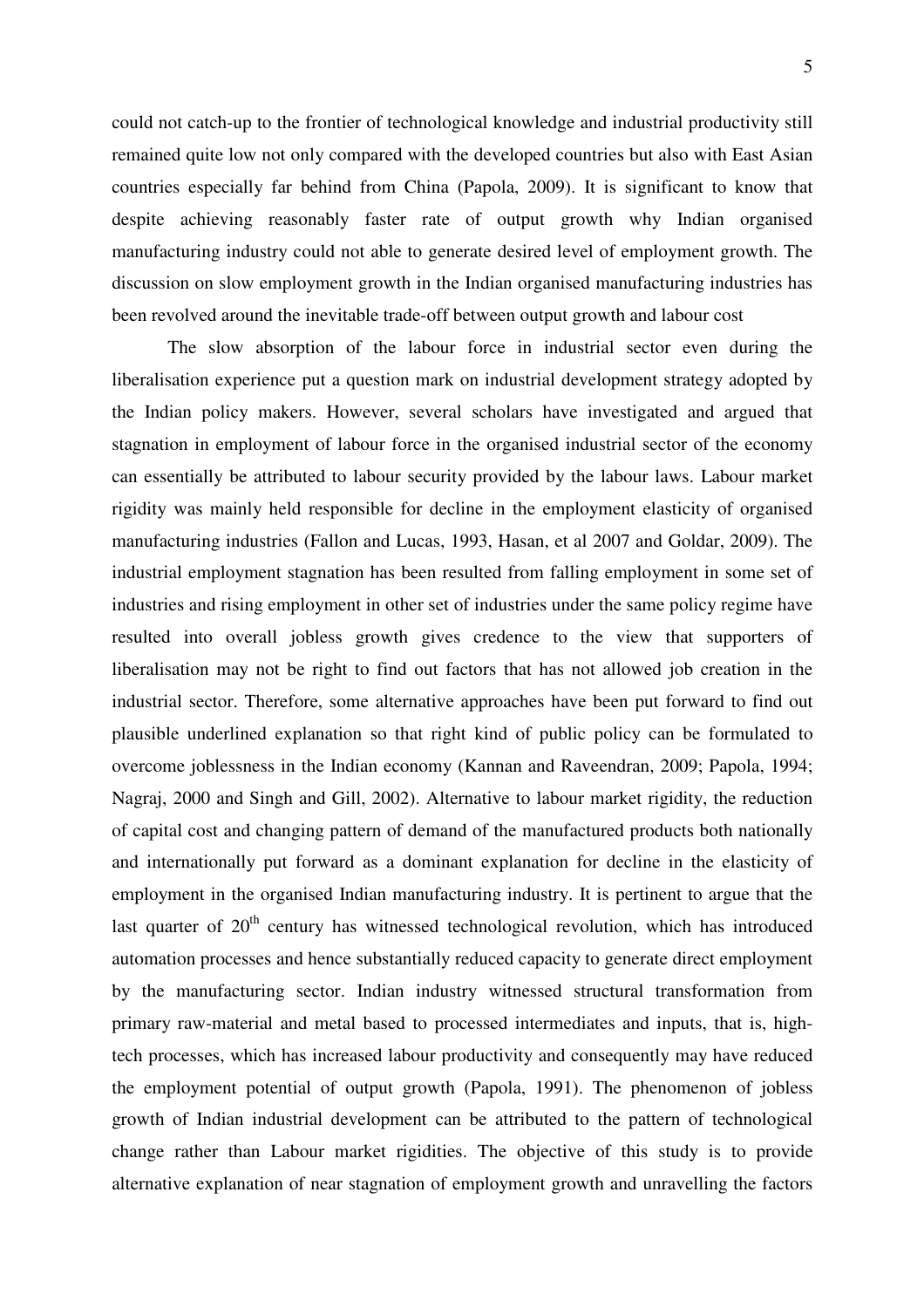that have led to the jobless growth of the organised manufacturing sector of the Indian economy. To accomplish the above said objective, we have followed technological capability impacted evolution of industrial structure approach and accordingly classified manufacturing industries into four groups. These are low technology, medium-low-technology, mediumhigh technology and high technology manufacturing industries.

#### **Data Base and Methodology**:

 The purpose of this study is to analyze the long-term pattern of growth and structure of employment at disaggregative level of three-digit manufacturing industries. The study covers the period from 1980-81 to 2004-05, which is a quarter century time period and data was collected from Annual Survey of Industry (ASI) published by the Central Statistical Organisation. An attempt has been made to develop a consistent data set related to 44 threedigit industries (Names of industries and industrial codes are given in appendix I). While developing consistent data set one faces a problem of frequently changes introduced in the National Industrial Classification (NIC) used by the ASI. The NIC 1970 was remained in operation up to the year 1988-89, NIC 1987 up to the year 1997-98 and thereafter industries were classified on the basis of NIC 1998. Therefore, it is important to construct concordance of the changed NIC 1998 with the earlier two changes introduced in the classifications (NIC70 and NIC87) for developing a consistent data set. After constructing consistent data set for 44 three-digit industries, we have classified industries into four groups based on technological characteristics as low-tech, medium-low-tech, medium-high-tech and high-tech industry groups. The variables other than employment have been corrected with 1993-94 base year wholesale price indices and cost of living indices appropriate for each industry. The whole period from 1980-81 to 2004-05 has been divided into two sub periods, that is, prereform period from 1980-81 to 1991-92 and post-reform period from 1992-93 to 2004-05. To ascertain the long-term trends of the variables, we have estimated trend growth rates based on semi-logarithmic regression equation. The employment elasticity for each industry has been estimated on the basis of percentage change in employment growth for a percentage change in output growth. To estimate the major determinants of employment elasticity, a decomposition analysis, which allows us to compare the trade-off between employment growth and wage growth, has been done. The panel data regression models have been used to obtain the empirical evidence with regard the impact of technological capabilities on Indian industrial employment growth.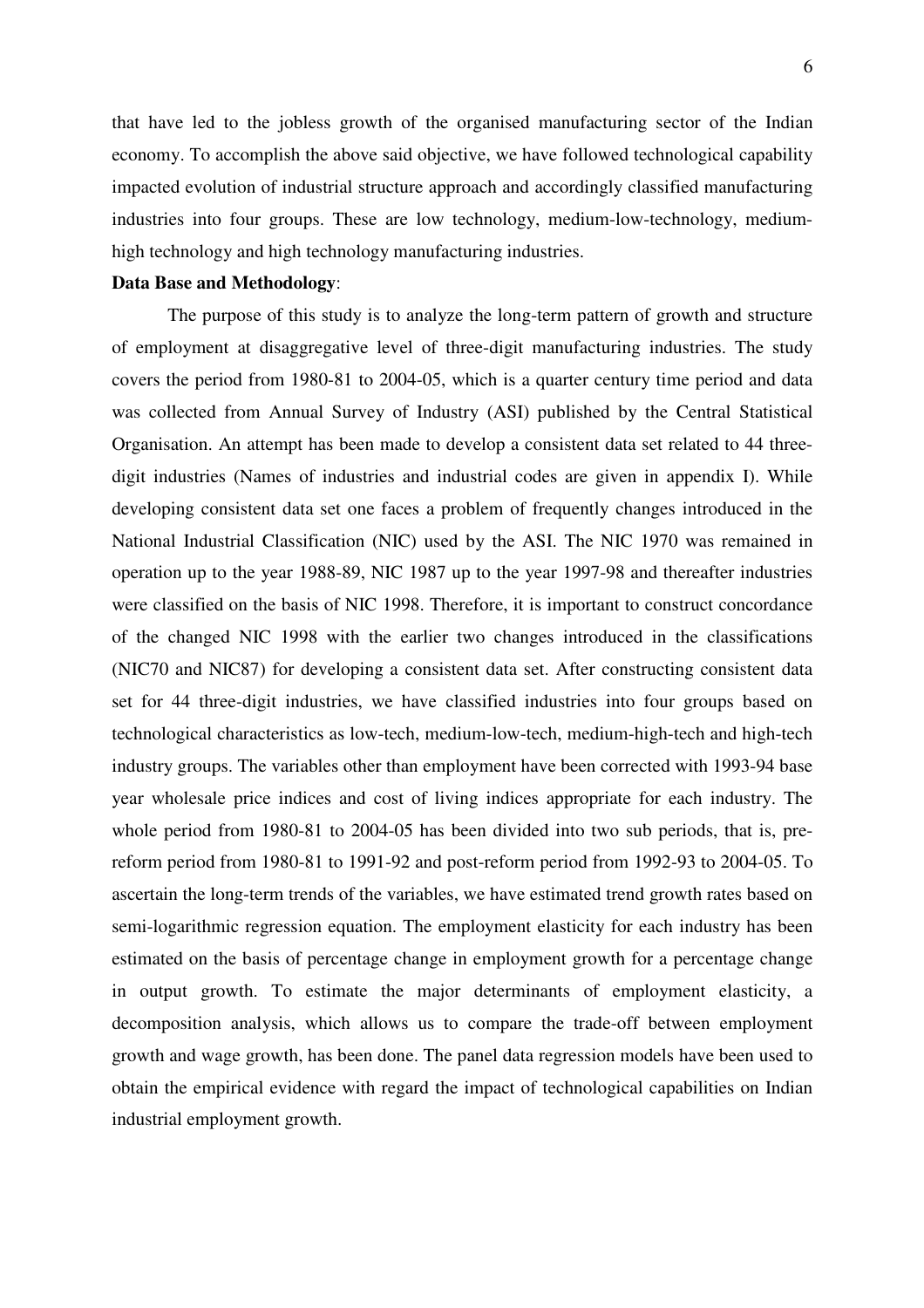#### **Changing Structure of Employment in India's Organised Manufacturing**

Indian industrial development experience, during the import substitution regime, has undergone substantial structural transformation. During this period, the industrial sector accumulated technological capabilities nurtured and supported by the Indian government while investing in both research and development and tertiary education. While drawing benefits from the capabilities developed during the period of import substitution, the industrial structure has been substantially altered in favour of high tech industries. According to one estimate, the high-tech Indian industries generated more than 33 per cent of the value added as early as in the year 1980 (Amsden, 2004). This evidence of higher share in value added originated from high-tech industries has been provided India a unique place among the late industrialising countries who's manufacturing industrial sector is dominated by high-tech activities.

The relative shares of employment generation of India's organised manufacturing industries classified on the basis of technological categories are presented in Table 1. The analysis of the Table 1 revealed that the twelve low-tech industries in the year 1980-81 had been providing 53.66 per cent of employment of the organised manufacturing industries. Within the low-tech group of industries, there were a very high degree of concentration of employment and two industries (that is textiles and food products) predominantly provided large proportion (34 per cent) of employment. Thereafter diversification in low-tech industries in terms of employment generation has occurred during the fast pace of liberalisation. The overall shares of employment of the low-tech industrial sector have declined from 48.79 per cent in 1992-93 to 41.49 per cent in the year 2004-05. It is important to note here that during the period of analysis there was a sharp decline in terms of relative shares of employment provided by low-tech manufacturing industries of the order of more than 12 percentage points. The medium-tech manufacturing sector employment shares during the period under consideration have shown marginal improvement from 1980-81 to 1992-93, but declined in 2004-05. On the whole, the medium-tech industry continues to maintain its position so far as the shares of employment are concerned. The relative share of labour force employment in high-tech industries has also remained stagnant during the period of analysis. It is quite counter intuitive result in the sense that in the post-reform period, it is expected that the structure of manufacturing sector should have been driven by domestic and international demand for high-tech products. More so the growing importance of the operation of multinational corporations are expected to trade both domestically and internationally in high-tech products. The employment outcome of this process tends to show jobless growth of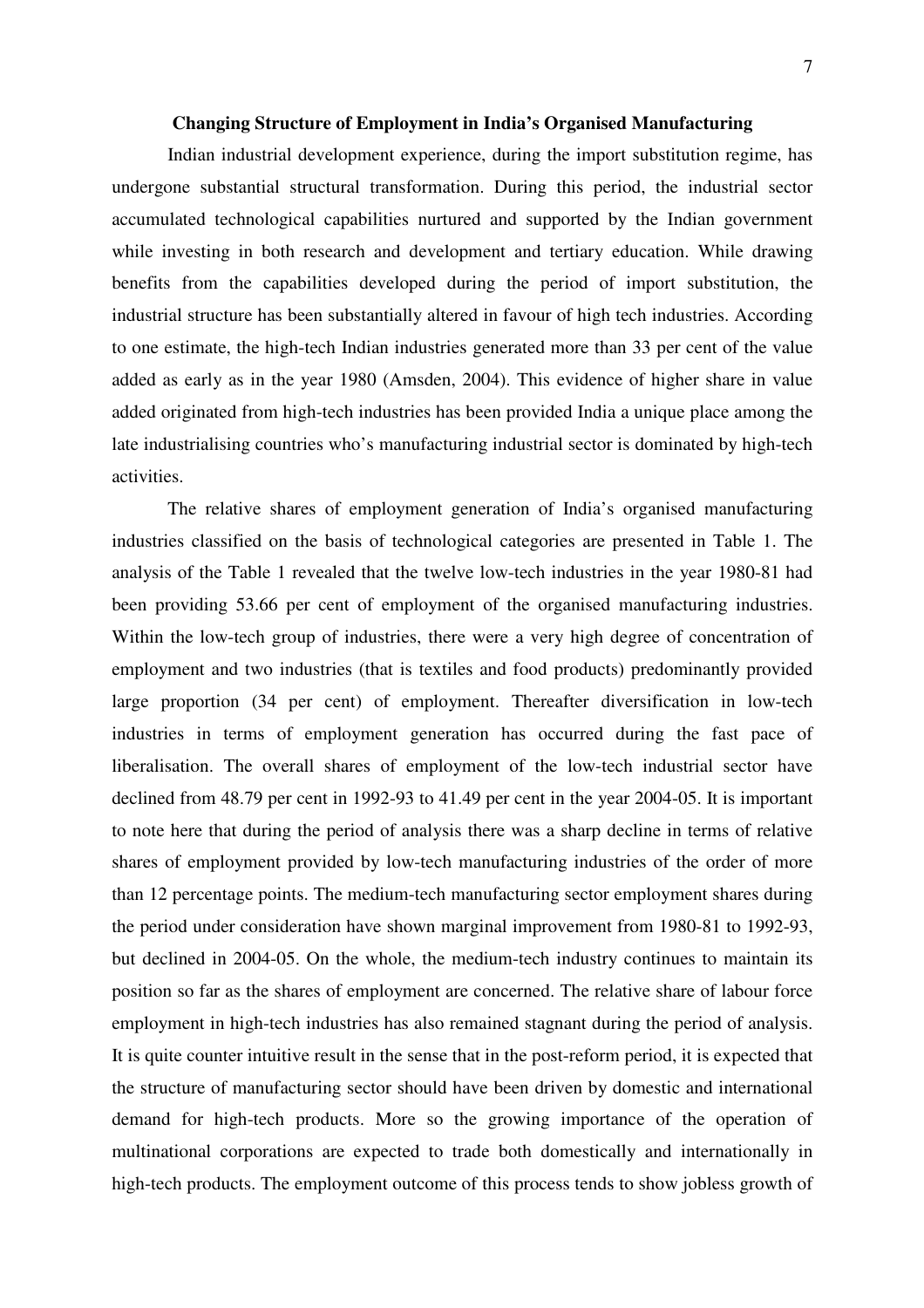this sector. However, the perusal of Table 1 reveals that medium-high-tech Indian manufacturing industries have substantially increased its relative shares of employment. It is significant to note that in the year 1980-81 the medium-high-tech industries have generated 25.98 per cent of the total industrial sector employment. But the relative share of employment increased to 27.16 per cent in 1992-93. In the post-reform period, there was a dramatic rise in the relative shares of employment of the medium-high-tech industries. The relative share of employment has improved to 36.34 per cent, which is more than 9 percentage points. If we combine medium-high-tech and high-tech group of Indian manufacturing industries, the relative share of employment turns out to be 34.38 per cent in the year 1980-81, which is quite close to the value addition done by these industries (Amsden, 2004). The combined share for the year 2004-05 comes out to be 44.68, which is more than 10 percentage points higher than the initial period. The rising relative importance of high-tech industries in terms of changing proportions of employment sufficiently provide support to the argument that the Indian manufacturing sector has been undergoing a dramatic structural transformation from low-tech manufacturing industries to medium-high-tech industries.

## **Employment Growth across Manufacturing Industries in the Pre- and Post-Reform Period:**

 The overall employment growth in organised manufacturing sector, both in the preand post-reform period, remained quite dismal. The trend growth rate of employment in the pre-reform period (1980-81 to 1991-92) was 0.40 per cent. However, it has marginally improved in the post-reform period (1992-93 to 2004-05) and was 0.63 per cent. The employment elasticity of the overall manufacturing sector also improved marginally. It was 0.06 in the pre-reform period and in the post-reform period it was 0.09 (Kannan and Raveendran, 2009). In sharp contrast to this, Goldar (2009) has shown that the estimated labour demand elasticity during the period 1970-71 to 1990-91 was 0.41, which was declined to 0.27 in the post-reform period (1991-92 to 2003-04). On the basis of labour demand elasticity estimates, the author has argued that despite dramatic reduction of the tariff rates and dismantling of quantitative restrictions in the post reform period, the employment demand elasticity results for the organised manufacturing industrial sector are counter intuitive. Therefore, it is instructive to analyse the pattern of growth of industrial employment across manufacturing industries for understanding the employment growth enhancing and employment destroying industries. The employment, value added, output and emoluments growth rates across four groups of industries based on technological categories over the period of quarter century are presented in Table 2.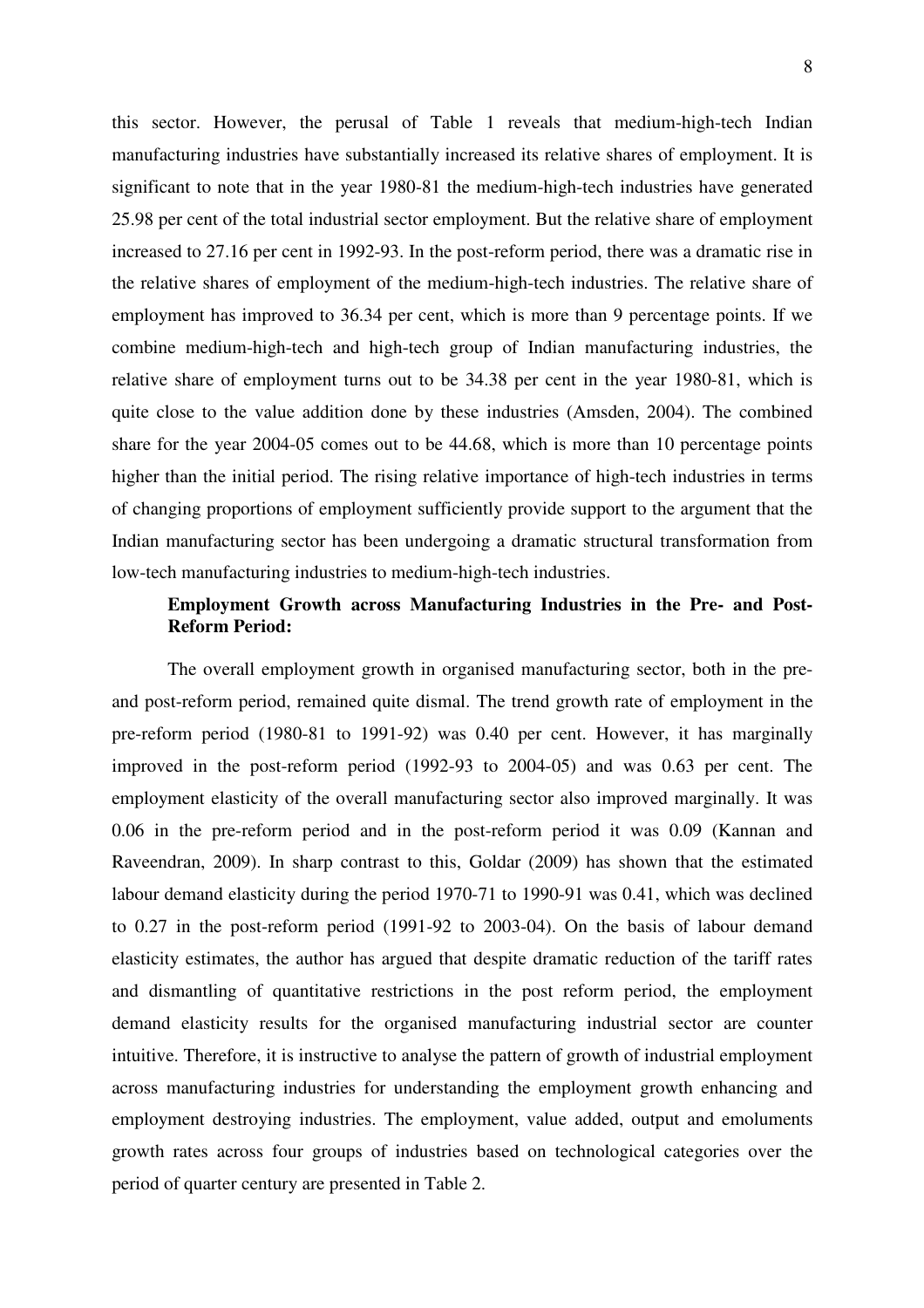The perusal of Table 2 brings out the fact that in the category of low-tech industries, majority of industries recorded negative trends of growth both in the pre- and post-reform period. This clearly shows that the employment growth creating industries were small in number compared with employment growth reducing industries. That is why the relative share of low-tech industries declined more sharply in the post-reform period compared with the pre-reform period. The value added and output growth rates remained not only positive but quite high in the low-tech industries except wood products and publishing. The high growth rates recorded in majority of low-tech industries provides evidence enough to argue that low-tech industries were partly responsible for jobless growth in the Indian organised manufacturing industries. The medium-low-tech industries have not only showed stagnation in the relative shares of employment but also have half the number of industries generated employment which resulting into positive growth rates and equal number of industries recorded negative employment growth rates. The medium-high-tech industries have recorded positive employment growth rates in as many as eight industries in the pre-reform period. However, the employment growth rates have been positive only in five industries in the postreform period. The job creating industries in the category of medium-high-tech industries were outnumbered by the job destroying industries in the post-reform period. The output (that is, value added and output) growth rates in the medium-high-tech industries remained quite high compared with the employment growth. The growth rate of emoluments also has shown higher growth rates in the pre-reform period compared with the post-reform period. The deceleration in the growth of emoluments is quite obvious from the pattern of growth of emoluments in the post-reform period (Table 2). It is important to note that the high-tech industries have recorded positive employment growth rates in five out of the seven industries in the pre-reform period. Among the five high-tech employments creating industries, four industries recorded very high growth rates in the pre-reform period. However, in the postreform period not only the number of employment creating industries declined but the growth rates of job creating industries also observed deceleration during the post-reform period (Table 2). The high-tech industries have also recorded higher growth rates of value added and output compared to the other industries. The high-tech industries were also high wage growth industries in the pre-reform period but deceleration in the growth of emoluments have clearly been occurred in the post-reform period.

#### **Employment Elasticities across Indian Organised Manufacturing Industries**:

 The employment elasticity helps us in understanding the relationship between employment growth and expansion of output in the manufacturing sector. The low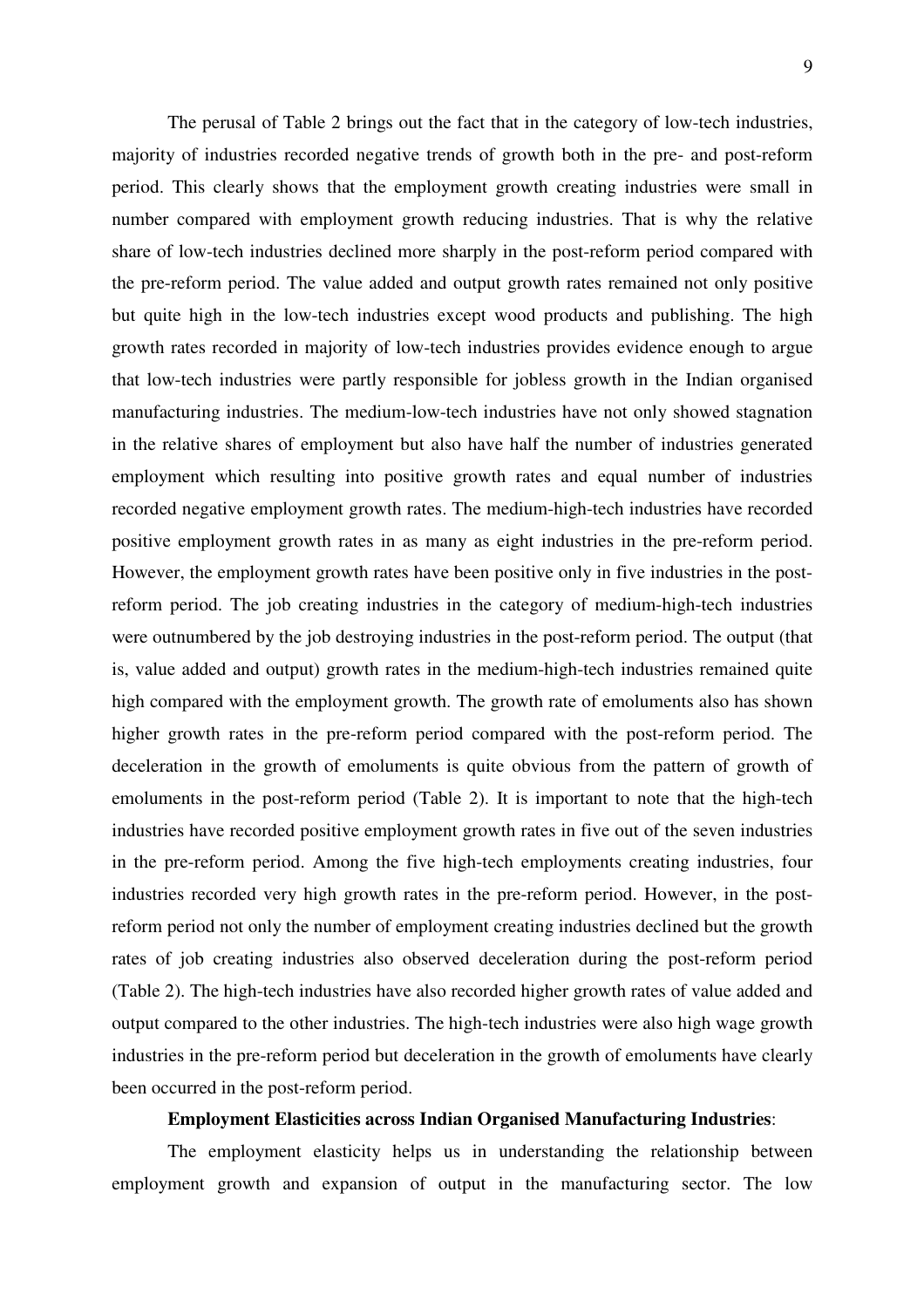employment elasticity with respect to output signifies that the economic development concentrates in a particular sector and higher growth of manufacturing sector can affect in a limited way the rest of the sectors of the economy (Mazumdar, 2003). On the other hand, higher employment elasticity can generate Hirschman type of linkages with rest of the economy that creates opportunities for economic transformation. The low elasticity of employment results into jobless growth especially after undertaking economic reforms raises serious question with regard to the sharing of benefits of rapid economic development. The enclave type development reduces opportunities for the labour force in the high wage sector of the economy and pushes the surplus labour force to find out jobs in low wage informal sector of the economy. This process not only generates income gaps but also perpetuate the prevailing disguised unemployment. The employment elasticities with respect to value added for the Indian manufacturing industries during the period 1980-81 to 2004-05 are presented in Table 3. During the period 1980-81 to 2004-05, there are four low-tech industries recorded negative employment elasticity. However, the majority of the low tech manufacturing industries showed positive but low degree of employment elasticity of output. The values of employment elasticity ranged between 0.01 and 0.53. This shows that capacity to create employment in the low-tech industries during the overall period of analysis remained quite low. When we divide the whole period into two-sub periods, that is, pre-reform and postreform period, there were eight industries that have observed negative employment elasticities in the pre-reform period. But in the post reform period the low-tech manufacturing employment elasticities were recorded negative sign in as many as seven industries. This implies that the employment scenario remained quite grim so far as low-tech manufacturing industries were concerned. It is significant to mention here that there were at least two lowtech industries which were declining in the pre-reform period but the number of declining industries increased to three in the post-reform period.

 The perusal of the elasticity of employment in medium-low-tech manufacturing industries presented in Table 3 shows that there were three declining industries during the overall period under consideration. However, the high negative employment elasticity was noticed in one industry. But the magnitude of positive employment elasticities was quite low during the overall period of analysis. A comparative analysis of pre- and post-reform employment elasticities of the medium-low-tech manufacturing industries clearly brings out the fact that there was a low magnitude of employment elasticities. However, the declining industries increased from two in the pre-reform period to three in the post-reform period. The low employment elasticities of the medium-low-tech manufacturing industries imply that the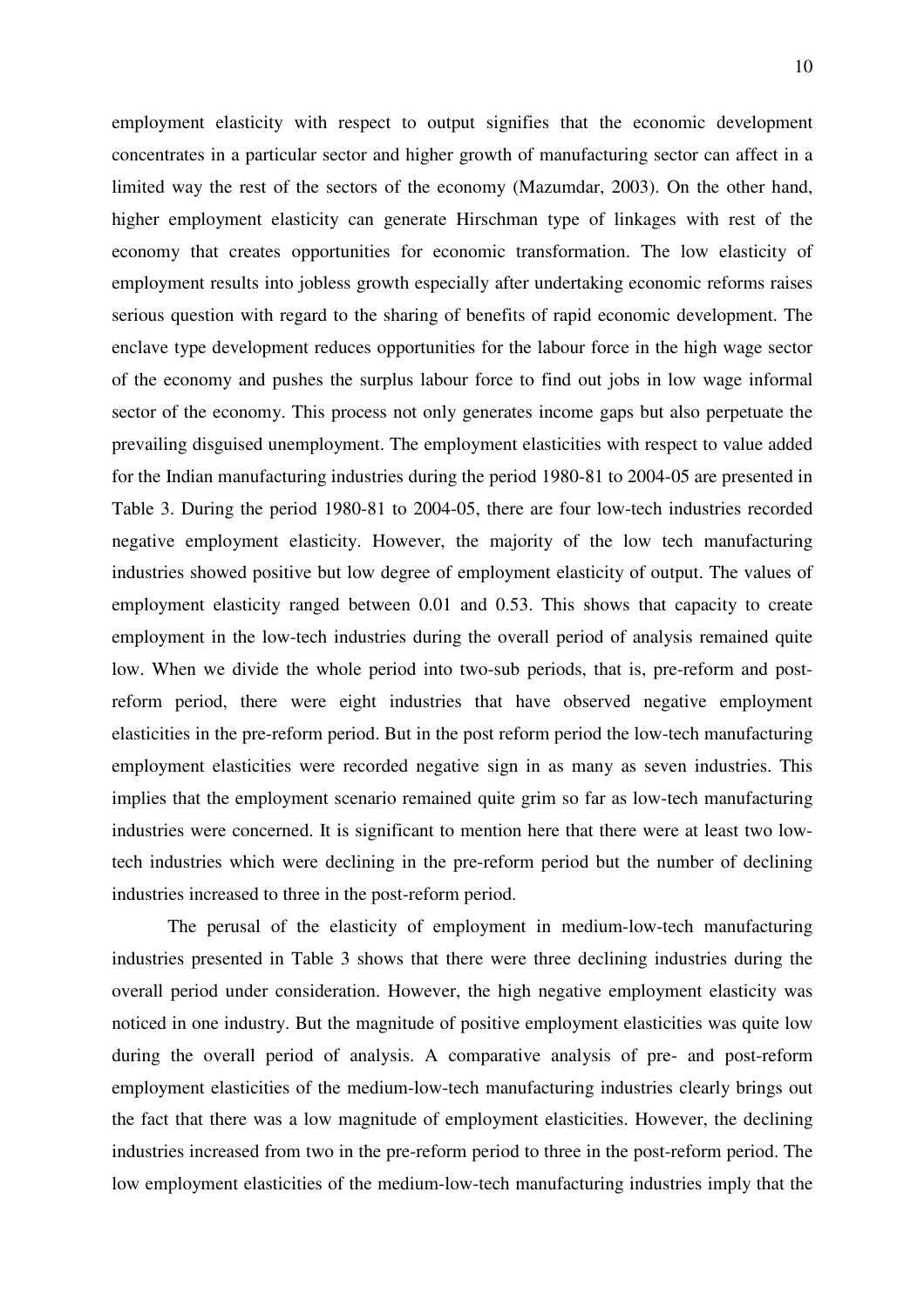share of employment has declined contrary to the widely held belief that low-tech industries are less capital intensive and more labour absorbing. It is significant to note that among the medium-high-tech manufacturing industries, the incidence of declining industries was very low. The elasticity of employment in some of the industries was very high in the overall period and also in the two sub-periods. There were wide variations in the employment elasticities in the medium-high-tech manufacturing industries in the pre and post-reform period. However, there was a rise in employment elasticity in the post-reform period in some industries compared with the pre-reform period. In the pre-reform period, the number of positive employment elasticities was much higher compared with the number of positive employment elasticities in the post-reform period. It is important to notice here that this group of industry has increased substantially the share of employment in the overall manufacturing sector of the Indian economy. But this group of industries contained both employment creating and employment destroying industries. The variations in estimated employment elasticities in the high-tech manufacturing were quite large (Table 3). The employment creating industries in the high-tech manufacturing sector was more in number compared with the labour displacing industries. This provided evidence in supports of the argument that employment share remained intact in the post-reform period in the high-tech manufacturing industries.

## **Determinants of Employment Elasticity across Manufacturing Industries in the Pre- and Post-Reform Period**:

 There is a considerable economic literature on the trade-off between wage growth and employment growth (Mazumdar, 2003). In this literature, it has been argued that expansion of employment is constrained by the expansion of output growth. This implies that when employment increases it has an adverse impact on growth of wages. On the other hand rise in wage rate dampen the possibilities of rise in employment. However, this relationship does not work independently from the impact of price rise on wage bill. It needs to pointed out here that the rise in wage bill do fall behind due to wage setting rigidities in the face of rise in prices. It is widely held view that wage setting usually lags far behind the inflationary pressures. The three factors that determine the value of employment elasticity at a given rate of growth of output are the rate of growth of emoluments relative to value of output in current prices, the relative rates of increase in the producer and consumer prices that actually determines the value of emoluments for the labour force and the trade-off between employment expansion and growth in real wages. The decomposition exercise, which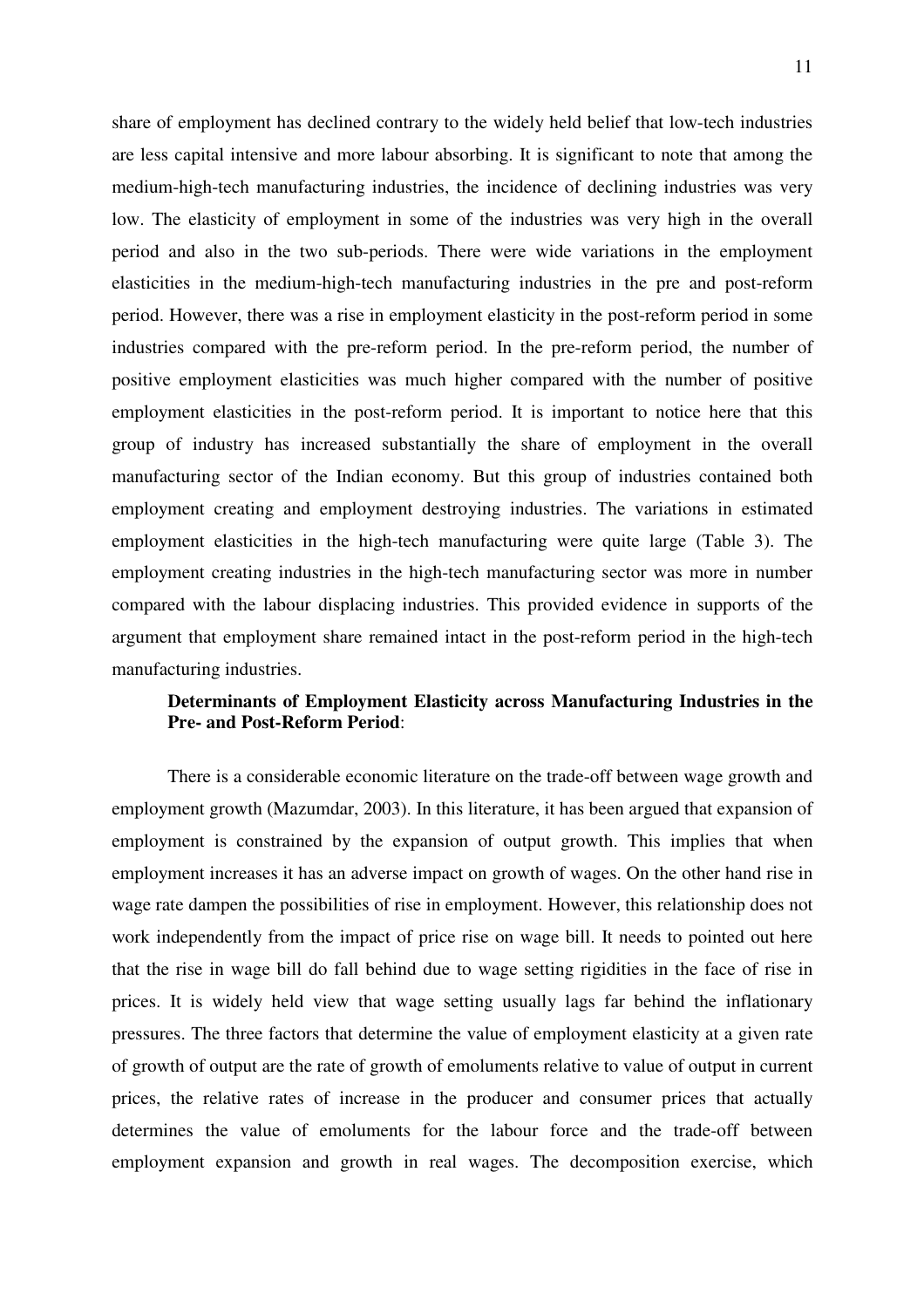segregated the impact of output growth in real wage growth and employment growth along with price effect, has been done to ascertain the actual magnitude of the trade-off between wage growth and employment growth across Indian manufacturing industries and the results are presented in Table 4. The analysis of the employment elasticity determinants clearly brings out the fact that price effect is negative in majority of the industries across the board during the period 1980-81 to 2004-05. However, the intensity of the negative price effect varies widely across industries and seems to have wiped out moderate growth of output. It is important to note that during the pre-reform period the price effect was highly positive across the board except few industries signifies that the output growth was more favourably inclined towards real wage growth. Thus, given the output growth, the trade-off between real wage growth and employment expansion seems to have been working but varies substantially across industries. The low-tech industries have lost in terms of real wage growth. The medium-high-tech industries have gained in terms of expansion of employment during the pre-liberalisation period. The analysis of the decomposition exercise in the post-liberalisation period shows that there were wide variations of price effect across industries. The negative price effect was substantial in the case of low-tech industries. The medium-high-tech and high-tech industries recorded positive price effect except three industries in the medium-hightech industries where price effect turn out to be negative (Table 4). The distribution of output growth among the medium-high-tech industries more favourably inclined towards real wage growth and employment effects largely turns out to be negative. However, the fall in the real wage growth in the medium-high-tech industries seems to have positive employment effects. This shows that there has occurred a trade-off between real wage growth and employment expansion. In the case of high-tech industries, the magnitude of the trade-off differs across industries. But the real wage growth has positive gains in majority of industries except two industries where real wage growth has actually declined. It needs to be mentioned here that the moderation of the trade-off between real wage growth and employment has been done by the other factors such as price effects. Thus, the decomposition procedure adopted has allowed us to quantify the relative importance of the factors determining the share of wages and price effects and enables us in understanding the labour market outcomes. There are other alternative factors in operation that has played significant role in deviating the interests of employment growth and real wage growth. Therefore, it is important to understand employment outcomes of the economic growth process beyond the inevitable trade-off between employment growth and wage growth explanation.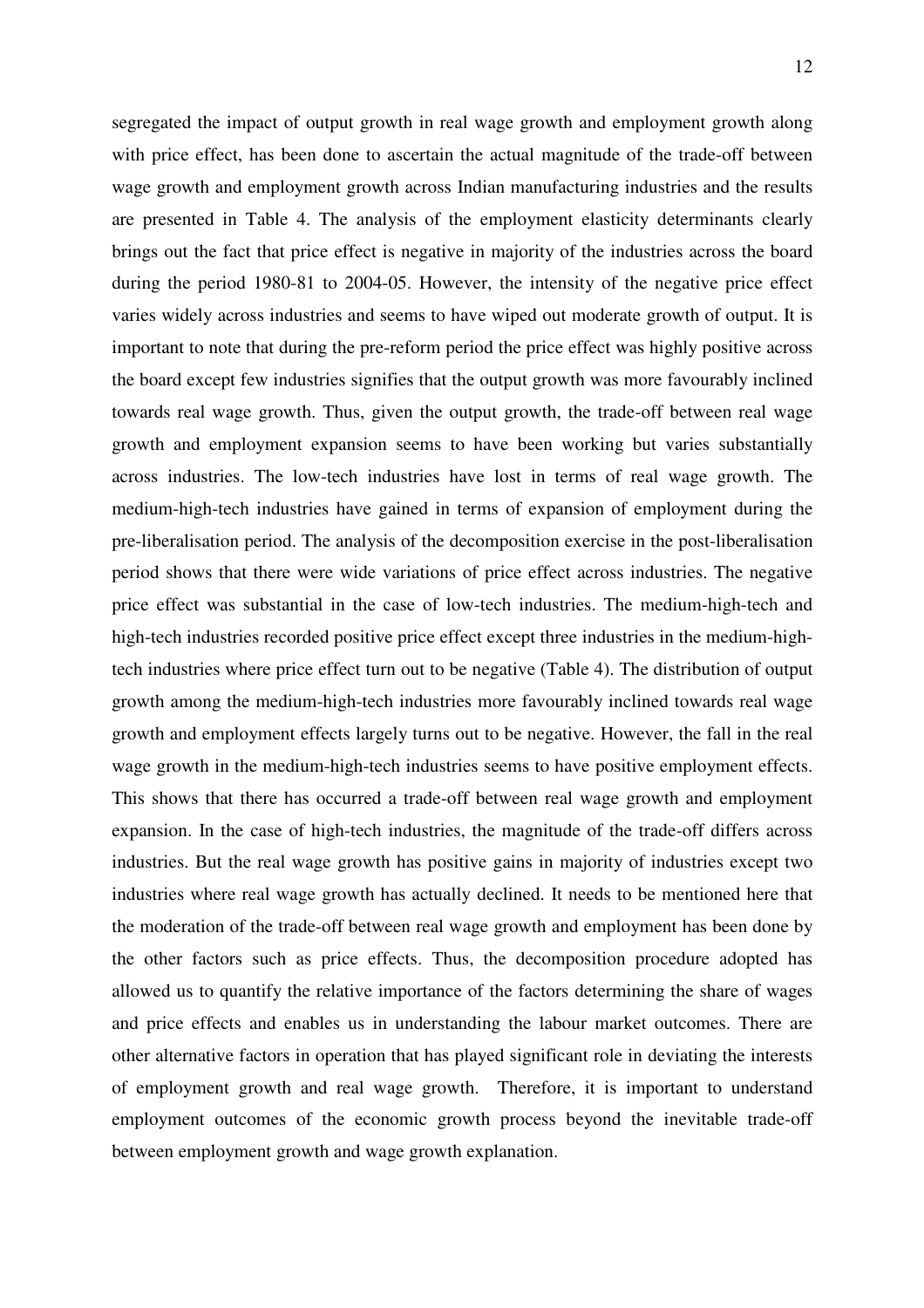#### **Industrial Technological Capability, Industrial Structure and Employment**:

It is widely recognized fact that industrial development and technological capabilities are highly correlated. The evolution of industrial structure in the developed countries show that innovative capabilities have played an important role in stimulating change in the industrial structure. Employment outcomes of industrial development have remained highly dependent on the technological capabilities. It has been argued in the literature on economics of innovation that product innovation are employment creating, but the process innovations are employment destroying (Edquist, Hommen and McKeley, 2001). The net increase or decrease in employment outcomes of industrial development will largely be determined by the relative strength of the effects of product versus process innovations. It important to note here that the technological capabilities of most of the developing countries are either very weak or are related to adaptation of the innovations generated in the developed countries. Therefore, the technological capabilities of the developing countries are generally related to the process innovations and improvements in the technologies imported from the developed countries. Consequently, the employment implications of industrial development of the developing countries are quite dismal.

According to the UNCTAD innovation capability index, which consists of technological activity index and human capability index, India has been ranked among the low technological capability developing countries. In the year 1995, the ranking of India with regard to innovation capability index was 81 with the index score point 0.287. However, India's global position declined to 83 with score point 0.285 in the year 2001 (UNCTAD, 2005). It is pertinent to point out here that among the Indian industries only pharmaceutical and ICT industries have consider to be possessing substantial technological capabilities, but majority of industries are having weak technological capabilities and are highly dependent on technology imports (Ray, 2009). Therefore, the relationship between technological capabilities and employment growth of the industrial development is expected to be quite weak. The estimates of this relationship are presented in Table 5. The analysis of the Table 5 reveals that the coefficient of research and development expenditure turns out to be negative but non-significant during the period 1980-81 to 2004-05. However, the elasticity of technological capability with respect to employment was negative but statistically significant for both the pre and post-reform period. This implies that employment growth and technological capability measured in terms of research and development expenditure incurred during the period of liberalization. The output and employment elasticity has been positive and significant but the magnitude was quite low. However, the value of the magnitude has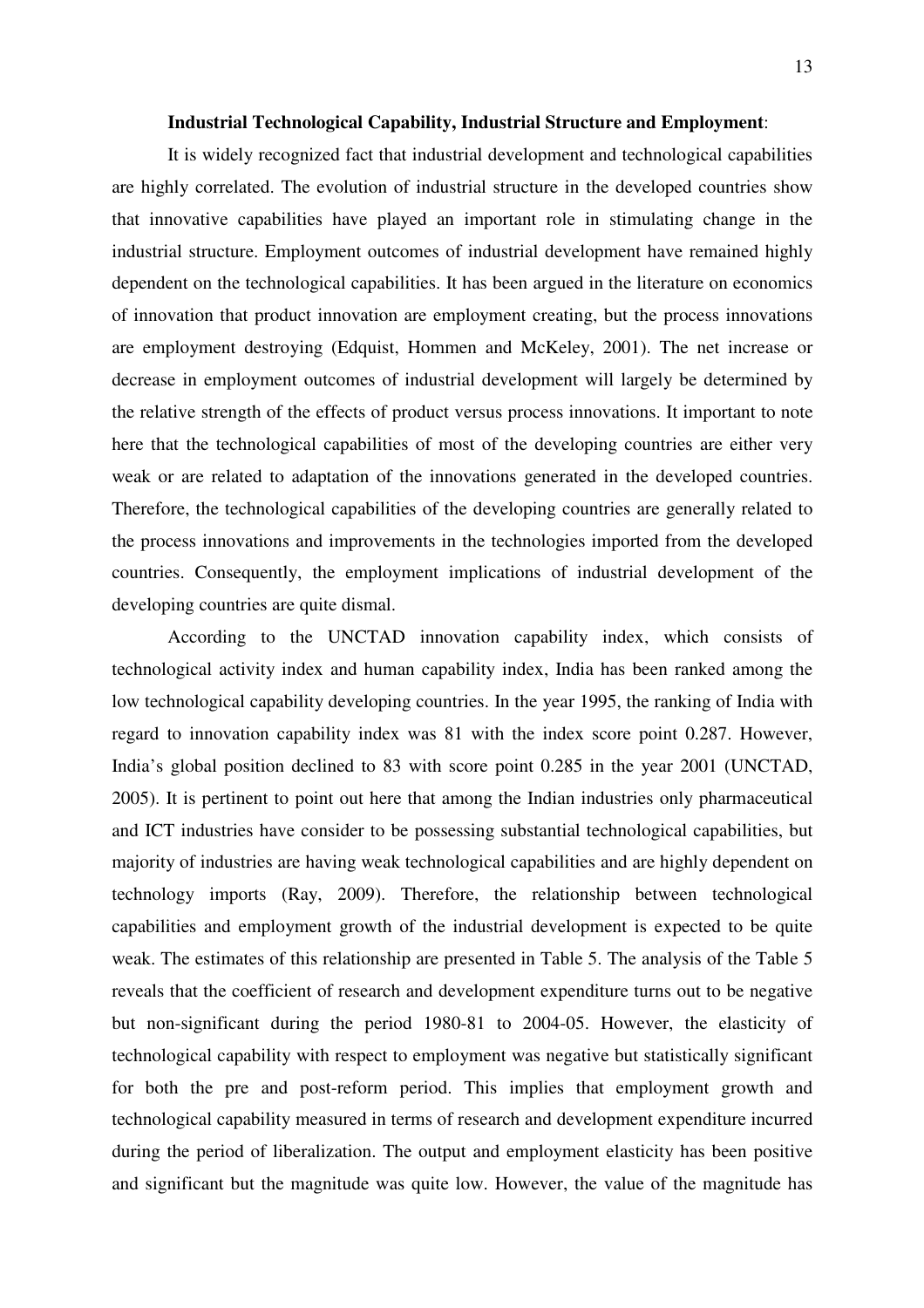declined substantially in the post-reform period and also turned insignificant. The relationship between employment and output turned out to be positive and significant during the period of analysis (Table 5).

To ascertain the relationship between the technological capability index and employment growth, we have estimated correlation across industries classified on the basis of technological characteristics and are presented in Table 6. The coefficient of correlation turn out to be positive in the case of low-technology industries. Since the employment growth rates and technological capability indices were negative in majority of cases, therefore, the positive correlation is just because of mathematical relationship. It is important to mention here that in majority of industries the technological capabilities has declined during the period of post-reform period and import content of technology has gone up dramatically. The correlation across three industrial categories, that is, medium-technology, medium-hightechnology and high-technology industries, between employment growth rates and technological capability index turns out to be negative and magnitude of the correlations were very low. It needs to be noted here that Indian industrial technological capabilities remained quite weak therefore implications of this relationship for employment needs to be interpreted with some cautions. The South Korean industrial technological capability development experience is quite instructive. As the technological capabilities have increased at a faster rate during the period of eighties and nineties in the South Korean industrial sector (Lee, 2009), the employment growth slowed down in the eighties and turned negative in the nineties (Singh, 2004).

#### **Concluding Remarks**:

 In this paper an attempt has been made to analyse the long-term trends of employment growth across Indian manufacturing industries classified on the basis of technological categories over the period of quarter century. The phenomenon of jobless growth of the organized manufacturing have put to test at disaggregative level and for this purpose a consistent data set for 44 three-digit industries based on Annual Survey of Industries have been constructed. The analysis of the changing structure of industrial employment brings out the fact that low-tech industries have shown signs of fatigue and majority of low-tech industries have lost their relative importance in the industrial economy of India. The changing pattern of employment structure have allowed us to identify the medium-high-tech industries, which have shown dynamism in terms of increasing their relative share in total employment of the organized manufacturing industries. However, the relative shares of employment in the medium-low-tech and high-tech industries have remained stable over the quarter century. The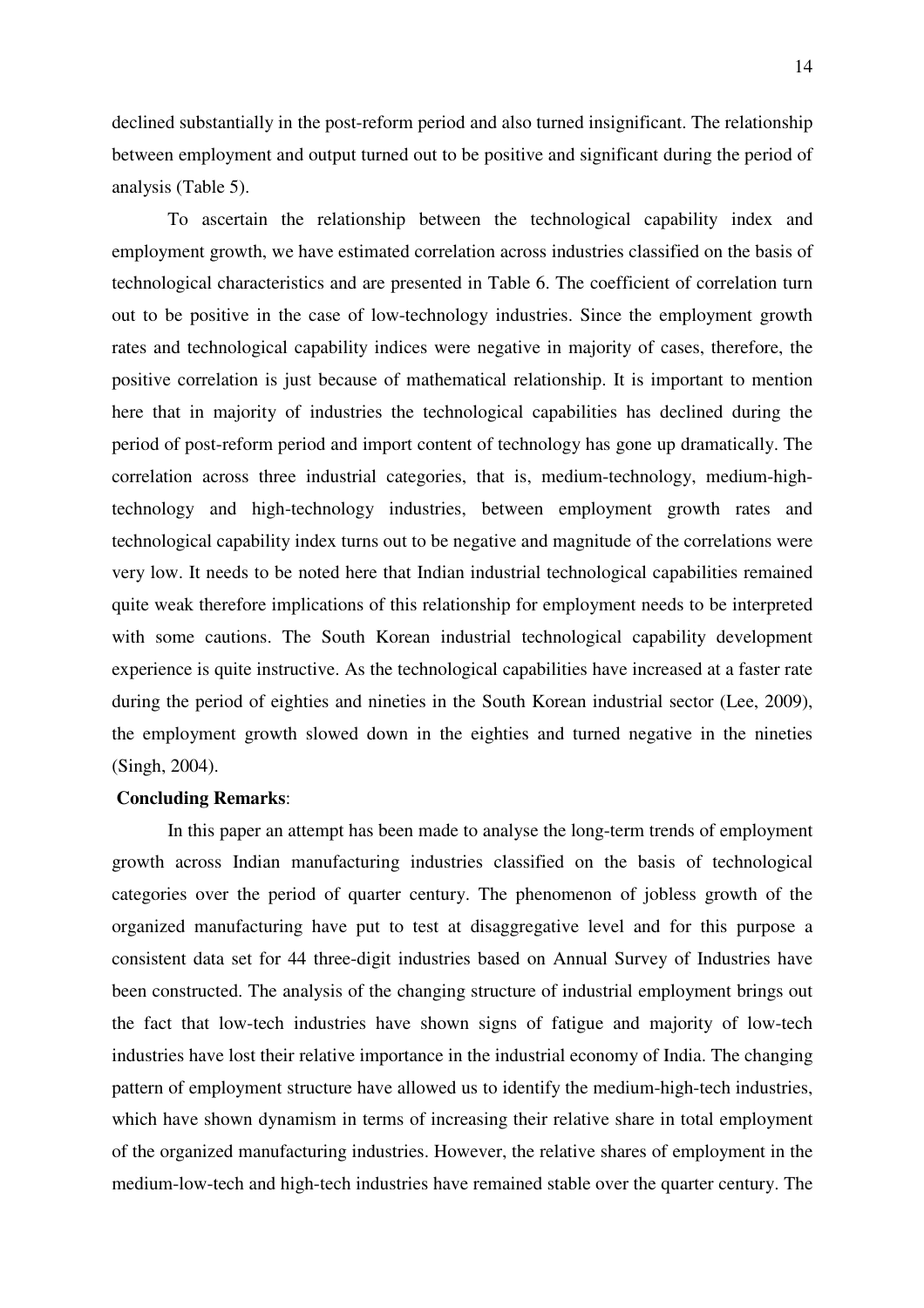pattern of employment growth has shown that some industries have generated employment and others have destroyed jobs and wide variations across industries and over time have been observed. The employment elasticities across technological groups of industries have also shown wide variations. The positive employment elasticities have shown ability of industries to create new jobs, but majority of industries have shown negative elasticities implies jobless growth. In the post-reform period estimates of employment elasticities across industries have shown rise in the number of industries recorded positive employment elasticities compared with pre-reform period. These results imply that the employment creating industries in the high-tech manufacturing sector was more in number compared with the labour displacing industries. The changing structure of employment elasticities underlined the importance of emerging dynamic high-tech industries in the Indian industrial sector. The labour market regulation view put forward by various scholars supporting the liberalisation policies could not stand the scrutiny of clear demarcation among job creating and job destroying industries under the same circumstances over the quarter century period examined here. The decomposition of the determinants of the employment elasticity procedure clearly brings out the fact that the labour market outcomes have shown the importance of the factors such as wage shares and price effects in leaning out the interests of employment growth and wage growth. The relationship between industrial technological capabilities and employment growth turns out to be ambiguous. This implies that weak technological capabilities adversely affect employment growth and heavy dependence on imported technological know-how from the developed countries is labour displacing. Therefore, it is suggested that developing countries should invest both in institutions and industrial firms to develop technological development that suits to resource endowment, specificities of local conditions and suitable to the stage of industrial development. There is a dire need to explore alternative paths of industrial and technological capability development to sustain economic transformation process for achieving prosperity and reducing the time for catch-up development.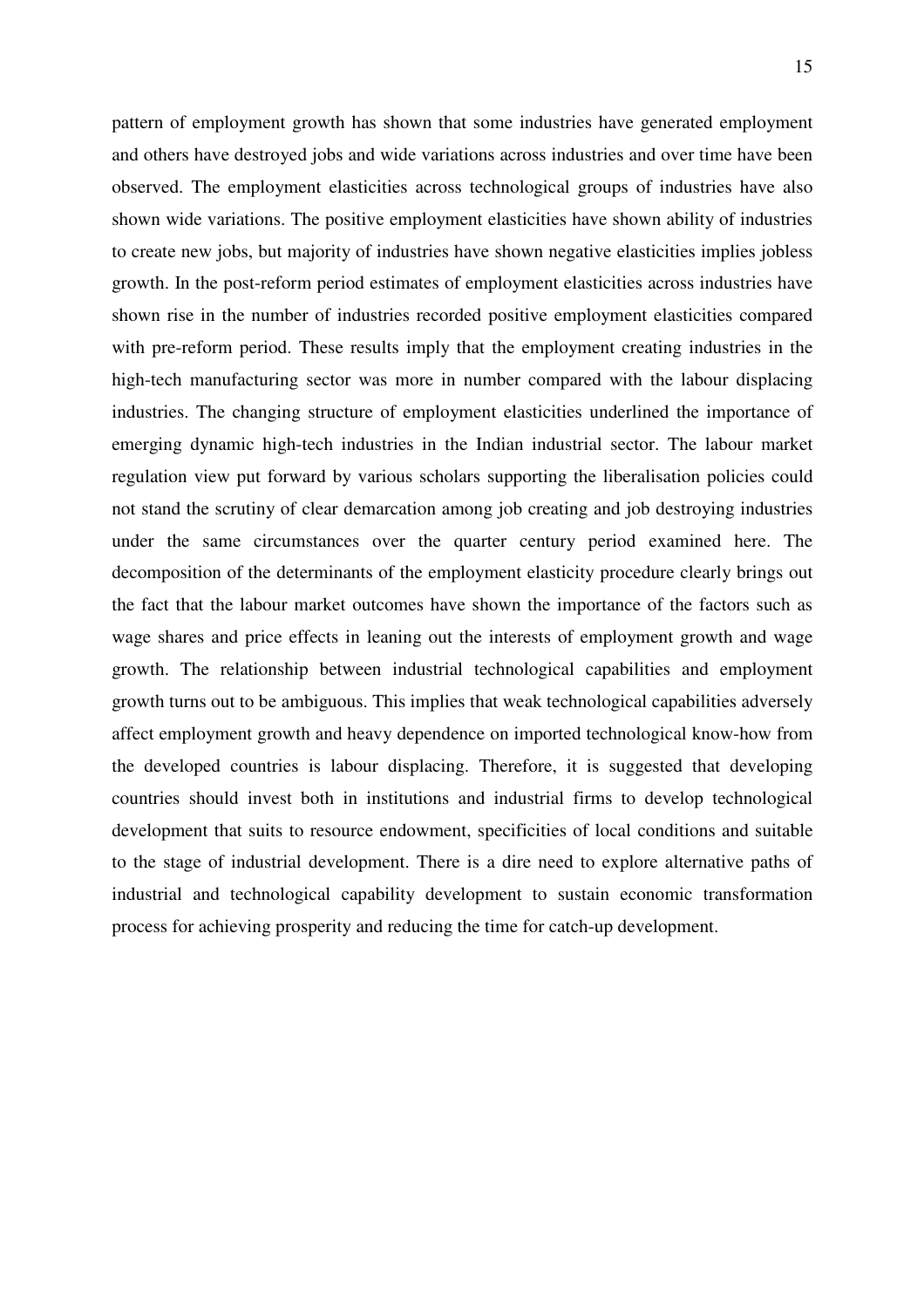## **References**:

Abraham, V. (2009) "Employment Growth in Rural India: Distress Driven", **Economic and Political Weekly**, Vol. XLIV, No. 16: 97-104.

Amsden, A. H. (2004) "Import Substitution in High-Tech Industries: Prebish Lives in Asia!", **CEPAL Review**, Vol. 82, April:75-89.

Amsden, A. H. and R. Van den Hoever (1996) "Manufacturing Output, Employment and Real Wages in the 1980s: Labour's Loss Until the Century's End", **Journal of Development Studies,** 32 (4):

Audretsch, D. B. and A. Roy Thurik (1999) **Innovation, Industrial Evolution and Employment**, Cambridge: Cambridge University Press

Commission of the European Communities (1994) **Growth, Competitiveness, Employment: The Challenges and Way Forward into the 21st Century-White Paper**, Luxembourg: Office for Official Publications of the European Communities.

Edquist, C., L. Hommen and M. McKelvey (2001**) Innovation and Employment: Process Versus Product Innovation,** Cheltenham: Edward Elgar.

Fallon, P. R. and R. E. B. Lucas (1993) "Job Security Regulations and the Dynamic Demand for Industrial Labour in India and Zimbawe", **Journal of Development Economics**, Vol. 40: 241-75.

Goldar, B. N. (2009) "Trade Liberalisation and Labour Demand Elasticity in Indian Manufacturing", **Economic and Political Weekly**, Vol. XLIV, No. 34: 51-58.

Government of India (2009) **Economic Survey 2008-09**, Oxford University Press, New Delhi

Hasan, R., Devashish Mitra and K. Ramaswamy (2007) "Trade Reforms, Labour Regulations and Labour-Demand Elasticities: Empirical Evidence from India", **Review of Economics and Statistics**, Vol.89, No. 3: 466-81.

Kannan, K. P., and G. Raveendran (2009) "Growth sans Employment: A Quarter Century of Jobless Growth in India's Organised Manufacturing", **Economic and Political Weekly**, Vol. XLIV, No. 10: 80-91.

Lee, K. (2009) "How Can Korea be a Role Model for Catch-up Development? A Capabilitybased View", **Research Paper No. 2009/34**, World Institute for Development Economic Research, United Nations University, Helsinki.

Mazumdar. D. (2003) "Trends in Employment and the Employment Elasticity in Manufacturing, 1971-92: An International Comparison", **Cambridge Journal of Economics,** Vol. 27:563-582.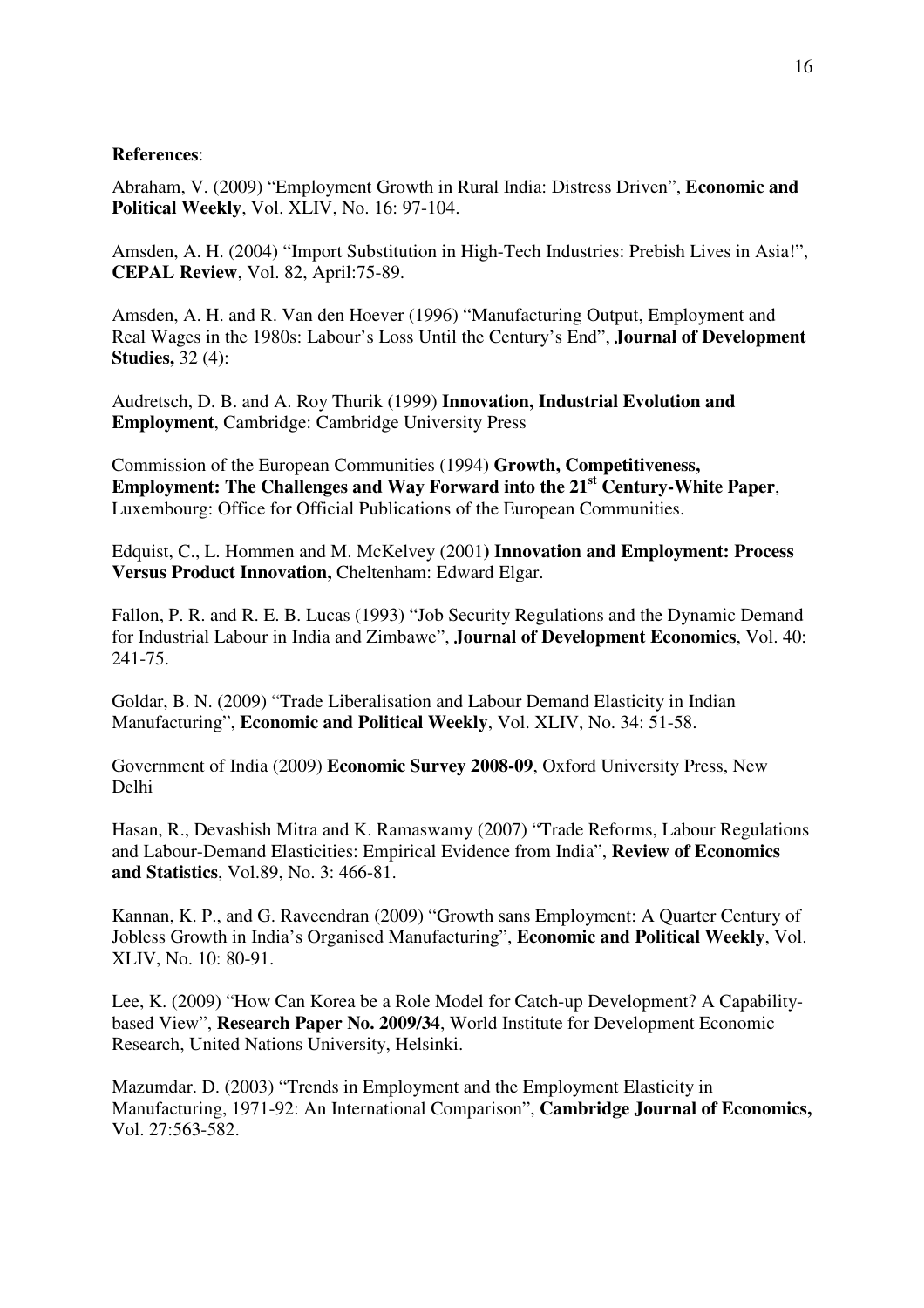Morawetz, D. (1974) "Employment Implications of Industrialisation in Developing Countries: A Survey", **Economic Journal**, 84 (335): 491-542.

Nagraj, R. (2000) "Organised Manufacturing Employment", **Economic and Political Weekly,** Vol. 35, No. 38.

Papola, T. S. (2009) "India: Growing Fast. But also Needs to Industrialise!", **Indian Journal of Labour Economics**, 52 (1): 57-70.

Papola, T. S. (1994) "Structural Adjustment, Labour Market Flexibility and Employment", **Indian Journal of Labour Economics**, Vol..37, No. 1.

Papola, T. S. (1991) "Industry and Employment: Recent Indian Experience" ISID Foundation Day Lecture, **Institute for Studies in Industrial Development**, New Delhi.

Ray, A. S. (2009) "Emerging Through Technology Capabilities? Analysis of India's Technological Trajectory", in Manmohan Agarwal (ed.) **India's Economic Future: Education, Technology, Energy and Environment,** New Delhi: Social Science Press.

Rifkin, J. (1995) **The End of Work**, New York: G. P. Putnam's Sons.

Sen, Kunal (2008) "International Trade and Manufacturing Employment Outcomes in India: A Comparative Study", **Research Paper No. 2008/87**, UNU-WIDER, Helsinki, Finland.

Singh, Lakhwinder (2004) "Technological Progress, Structural Change and Productivity Growth in the Manufacturing Sector of South Korea", **World Review of Science, Technology and Sustainable Developmen**t, 1 (1): 37-49.

Singh, Lakhwinder and Anita Gill (2002) "Post-Reform Employment Growth in the Organised Manufacturing Sector of India: A Disaggregative Analysis", **Manpower Journal,** Vol. 30, No. 1: 87-98.

Szirmai, A. (2009) "Industrialisation as an Engine of Growth in developing countries 1950-2005", **UNU-MERIT Working Paper No. 2009-010**, Maastricht Economic and Social Research and Training Centre on Innovation and Techology, United Nations University, Maastricht, The Netherlands.

UNCTAD (2005) **World Investment Report: Transnational Corporations and the Internationalization of R&D**, New York: United Nations.

Van der Hoeven, R. and L. Taylor (2000) "Introduction: Structural Adjustment, Labour Markets and Employment-Some Considerations for Sensible People", **Journal of Development Studies**, 36 (4).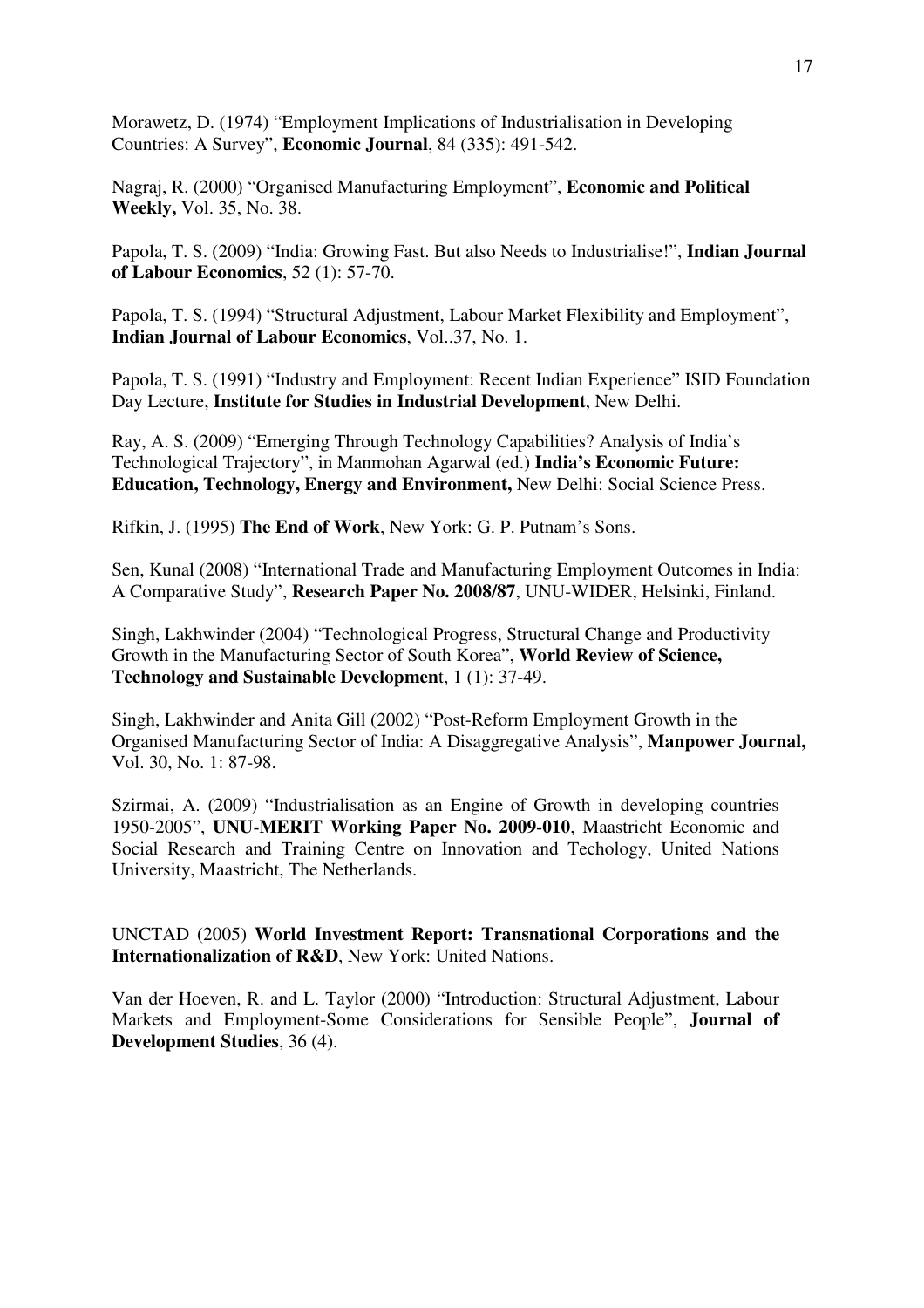|                 |                       |         | <b>LOW-TECHNOLOGY</b> |            |                                 |                        |         |  |  |
|-----------------|-----------------------|---------|-----------------------|------------|---------------------------------|------------------------|---------|--|--|
| <b>Industry</b> |                       |         | <b>Industry code</b>  |            | <b>MEDIUM- HIGH -TECHNOLOGY</b> |                        |         |  |  |
| code            | 1980-81               | 1992-93 | 2004-05               |            | 1980-81                         | 1992-93                | 2004-05 |  |  |
| 151             | 3.12                  | 1.96    | 1.79                  | 241        | 1.17                            | 2.91                   | 2.10    |  |  |
| 152             | 0.49                  | 0.88    | 0.87                  | 252        | 1.41                            | 1.21                   | 1.97    |  |  |
| 153             | 2.27                  | 3.71    | 3.49                  | 311        | 2.00                            | 2.25                   | 2.51    |  |  |
| 154             | 10.94                 | 9.14    | 6.86                  | 261        | 0.92                            | 0.75                   | 0.54    |  |  |
| 155             | 3.12                  | 1.96    | 1.79                  | 290        | 2.43                            | 3.13                   | 2.10    |  |  |
| 160             | 5.12                  | 6.40    | 4.94                  | 271        | 7.02                            | 6.35                   | 4.13    |  |  |
| 171             | 23.09                 | 19.84   | 17.87                 | 319 to 323 | 2.03                            | 1.61                   | 4.70    |  |  |
| 201             | 0.37                  | 0.28    | 0.11                  | 292        | 2.60                            | 2.54                   | 5.81    |  |  |
| 202             | 1.33                  | 0.55    | 0.41                  | 293        | 1.07                            | 0.67                   | 0.27    |  |  |
| 210             | 1.67                  | 2.02    | 1.86                  | 313        | 0.47                            | 0.52                   | 4.92    |  |  |
| 221             | 2.00                  | 1.97    | 1.18                  | 314        | 0.26                            | 0.19                   | 4.13    |  |  |
| 361             | 0.13                  | 0.09    | 0.32                  | 315        | 1.33                            | 0.66                   | 0.83    |  |  |
|                 | 53.66                 | 48.79   | 41.49                 | 341        | 2.30                            | 2.59                   | 0.83    |  |  |
|                 | MEDIUM-LOW-TECHNOLOGY |         |                       | 333        | 0.17                            | 0.28                   | 0.11    |  |  |
| $182 + 191$     | 0.45                  | 0.80    | 0.55                  | 359        | 0.80                            | 1.50                   | 1.37    |  |  |
| 192             | 1.38                  | 0.89    | 1.03                  |            | 25.98                           | 27.16                  | 36.34   |  |  |
| 251             | 1.65                  | 1.36    | 1.20                  |            |                                 | <b>HIGH-TECHNOLOGY</b> |         |  |  |
| 231             | 0.67                  | 0.49    | 0.33                  | 223        | 2.03                            | 1.34                   | 0.02    |  |  |
| 269             | 4.00                  | 5.29    | 4.92                  | 232        | 2.05                            | 0.39                   | 0.50    |  |  |
| 272-273         | 0.65                  | 2.19    | 1.89                  | 233        | 0.52                            | 0.00                   |         |  |  |
| 281             | 2.64                  | 3.11    | 3.33                  | 242        | 1.17                            | 5.39                   | 5.81    |  |  |
| 351             | 3.96                  | 2.48    | 0.24                  | 300        | 2.12                            | 0.54                   | 1.20    |  |  |
| 369             | 0.39                  | 0.63    | 1.51                  | 331        | 0.33                            | 0.40                   | 0.47    |  |  |
| 371+372         | 0.08                  | 0.09    | 0.02                  | 332        | 0.03                            | 0.04                   | 0.07    |  |  |
|                 | 15.86                 | 17.33   | 15.03                 | 243        | 0.15                            | 0.36                   | 0.27    |  |  |
|                 |                       |         |                       |            | 8.40                            | 8.46                   | 8.34    |  |  |

Table 1: Changing Structure of Employment across Indian Industries- 1980-81 to 2004-05

Source: Calculations are based on Annual Survey of Industry, Various Issues.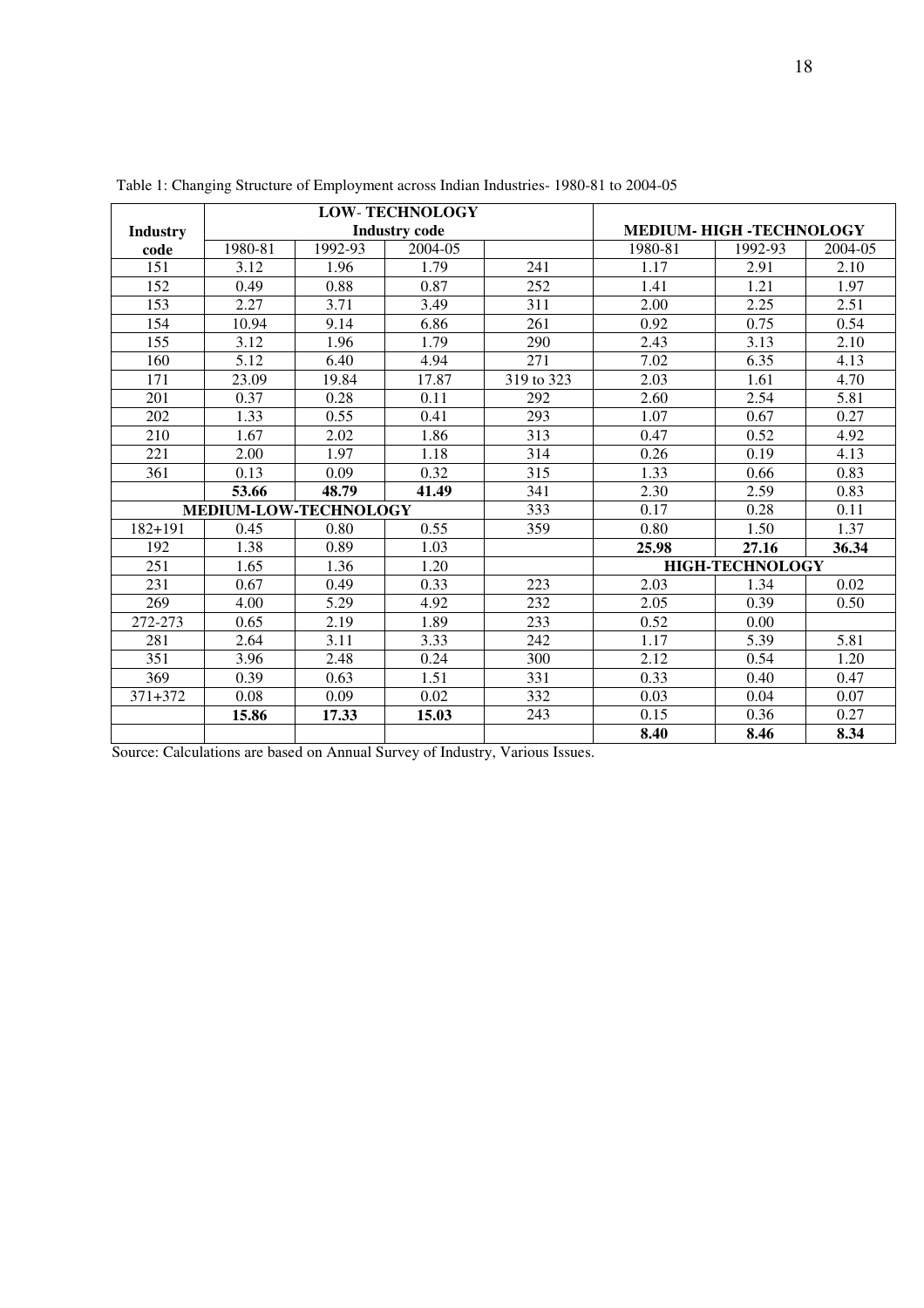| Table 2: Patterns of growth in employment, value added, output and emoluments across Indian industries. |  |  |
|---------------------------------------------------------------------------------------------------------|--|--|
|                                                                                                         |  |  |

| Industry code          | <b>EMPLOYMENT GROWTH</b> |                  | <b>VALUE ADDED</b> |                  | <b>OUTPUT GROWTH</b> |              |               | <b>EMOLUMENTS</b> |              |                |                |               |
|------------------------|--------------------------|------------------|--------------------|------------------|----------------------|--------------|---------------|-------------------|--------------|----------------|----------------|---------------|
|                        | 1980-2005                | 1980-1992        | 1992-2005          | 1980-2005        | 1980-1992            | 1992-2005    | 1980-2005     | 1980-1992         | 1992-2005    | 1980-2005      | 1980-1992      | 1992-2005     |
| Low-technology         |                          |                  |                    |                  |                      |              |               |                   |              |                |                |               |
| 151                    | $-1.72$                  | $-4.58$          | $-0.47$            | 1.60             | 2.98                 | 3.10         | 4.24          | 5.88              | 8.65         | 10.22          | 18.61          | 2.96          |
| 152                    | 3.60                     | 4.60             | 1.19               | 10.19            | 13.98                | 11.47        | 7.53          | 8.75              | 6.31         | 16.06          | 29.70          | 4.67          |
| 153                    | 0.80                     | $-4.14$          | 1.43               | 6.41             | 8.14                 | 7.80         | 5.86          | 8.46              | 10.59        | 15.04          | 24.92          | 5.96          |
| 154                    | 0.49                     | $-2.30$          | $-0.43$            | 6.74             | 12.78                | 1.05         | 6.75          | 10.73             | 3.15         | 13.67          | 27.42          | 2.59          |
| 155                    | 3.66                     | 3.55             | 4.21               | 6.91             | 8.69                 | 3.31         | 7.80          | 8.24              | 7.15         | 16.16          | 28.31          | 8.48          |
| 160                    | 1.47                     | 1.40             | $-0.27$            | 6.66             | 9.12                 | 6.08         | 3.21          | 4.61              | 2.14         | 12.01          | 23.06          | 2.80          |
| 171 to 181             | 0.08                     | $-1.43$          | $-0.36$            | 5.55             | 4.94                 | 3.25         | 7.53          | 6.55              | 6.32         | 9.85           | 19.55          | 1.64          |
| 201                    | $-6.95$                  | $-9.88$          | $-7.19$            | $-9.21$          | $-2.49$              | $-6.83$      | $-4.26$       | $-0.06$           | 4.36         | 2.18           | 14.58          | $-5.24$       |
| 202                    | $-0.85$                  | $-5.02$          | $-1.44$            | 1.95             | 8.08                 | $-1.15$      | 3.56          | 7.66              | 4.93         | 12.51          | 22.15          | 2.82          |
| 210                    | 1.63                     | 0.66             | 0.77               | 4.94             | 6.00                 | 2.81         | 5.40          | 6.64              | 4.78         | 12.63          | 22.46          | 3.80          |
| 221 to 222             | $-1.49$                  | $-1.03$          | $-3.88$            | 0.61             | $-0.47$              | $-2.73$      | 1.80          | 1.72              | $-0.70$      | 10.53          | 21.26          | 0.32          |
| 361                    | 5.50                     | $-2.30$          | 17.05              | 14.86            | 1.08                 | 36.96        | 16.60         | 1.83              | 41.55        | 20.62          | 19.93          | 29.65         |
| Medium-low-technology  |                          |                  |                    |                  |                      |              |               |                   |              |                |                |               |
| 182 to 191             | 1.85                     | 5.92             | $-2.81$            | 5.45             | 11.80                | $-3.56$      | 6.01          | 8.78              | 2.12         | 12.54          | 27.46          | $-0.15$       |
| 192                    | $-0.83$                  | $-3.87$          | 2.79               | $-3.03$          | $-9.67$              | 3.04         | $-3.38$       | $-10.38$          | 5.33         | 4.36           | 9.45           | 5.21          |
| 251                    | $-0.02$                  | $-1.76$          | $-0.17$            | 4.59             | 1.75                 | 5.16         | 4.81          | 2.29              | 5.12         | 8.56           | 16.00          | 2.90          |
| 231                    | $-3.48$                  | $-3.83$          | $-3.43$            | 0.39             | $-3.32$              | 1.43         | 3.30          | 3.71              | 3.46         | 8.65           | 18.32          | 1.60          |
| 269                    | 1.20                     | 2.11             | 1.17               | 7.33             | 9.74                 | 5.71         | 7.78          | 10.63             | 6.19         | 12.45          | 23.21          | 4.00          |
| 272 to 273             | 6.41                     | 9.96             | 0.18               | 15.74            | 23.14                | 9.91         | 11.97         | 13.57             | 11.32        | 18.14          | 33.97          | 4.86          |
| 281 to 289             | 1.98                     | 1.56             | 6.38               | 6.46             | 4.02                 | 12.27        | 7.95          | 5.50              | 14.85        | 13.37          | 23.25          | 9.95          |
| 351                    | $-11.04$                 | $-4.44$          | $-22.03$           | $-6.21$          | 1.10                 | $-16.00$     | $-2.22$       | 2.40              | $-11.40$     | $-1.10$        | 17.65          | $-19.47$      |
| 369                    | 3.56                     | 6.95             | $-0.24$            | 12.10            | 12.36                | 10.20        | 11.86         | 15.26             | 10.86        | 16.31          | 31.61          | 5.94          |
| 371 to 372             | $-6.77$                  | $-0.28$          | $-17.60$           | $-7.24$          | 3.98                 | $-20.72$     | $-2.62$       | 4.37              | $-15.12$     | 0.74           | 19.56          | $-17.69$      |
| Medium-high-technology |                          |                  |                    |                  |                      |              |               |                   |              |                |                |               |
| 241                    | 5.37                     | 8.32             | $-1.12$            | 15.97            | 23.79                | 2.49         | 16.21         | 24.22             | 6.40         | 20.14          | 36.06          | 3.13          |
| 252                    | 0.03                     | $-2.35$          | 2.06               | 6.50             | $-1.86$              | 12.81        | 7.16          | 3.56              | 9.75         | 8.52           | 10.43          | 9.02          |
| 311+312                | $-0.47$                  | 1.54             | $-2.95$            | 5.05             | 7.55                 | 1.57         | 6.92          | 7.73              | 5.52         | 10.14          | 25.21          | $-2.04$       |
| 261                    | $-0.95$                  | $-1.44$          | $-1.33$            | 6.65             | 8.59                 | 6.99         | 7.50          | 9.11              | 7.53         | 12.09          | 23.68          | 4.06          |
| 290                    | 0.31                     | 1.60             | $-2.44$            | 6.28             | 5.44                 | 6.79         | 7.32          | 7.21              | 9.40         | 11.97          | 24.09          | 2.85          |
| 271                    | $-1.88$                  | $-2.13$          | $-2.63$            | 5.95             | $-0.60$              | 8.44         | 6.21          | 4.42              | 8.56         | 10.51          | 18.36          | 2.80          |
| 319 to 323             | 9.79                     | 9.14             | 3.66               | 16.08            | 24.26                | 6.64         | 20.65         | 30.06             | 12.13        | 22.64          | 41.49          | 7.78          |
| 292                    | 0.87                     | $-0.91$          | 3.53               | 7.97             | 4.60                 | 12.38        | 8.76          | 5.92              | 12.95        | 13.18          | 21.24          | 8.39          |
| 293                    | $-4.86$                  | $-2.27$          | $-6.65$            | 0.37             | 7.13                 | $-1.93$      | 2.43          | 6.58              | 2.02         | 5.38           | 19.81          | $-2.06$       |
| 313                    | 3.01                     | 0.75             | 7.41               | 5.95             | 6.11                 | 2.75         | 7.12          | 5.99              | 9.55         | 12.87          | 22.43          | 8.44          |
| 314                    | 3.60                     | $-1.52$          | 13.23              | 9.69             | 4.10                 | 19.56        | 8.93          | 4.61              | 21.18        | 14.57          | 19.55          | 16.86         |
| 315                    | $-6.83$                  | $-6.49$          | $-5.83$            | $-1.44$          | 0.23                 | 4.59         | $-1.07$       | 0.00              | 4.92         | 2.73           | 11.53          | $-0.51$       |
| 341                    | $-4.05$                  | 0.57             | $-11.63$           | 4.53             | 6.45                 | 0.52         | 8.72          | 7.79              | 8.34         | 9.29           | 23.81          | $-3.33$       |
| 333                    | 0.26                     | 4.67             | $-5.65$            | 2.98             | 8.29                 | $-0.70$      | 4.75          | 12.15             | 0.04         | 12.77          | 28.84          | $-0.26$       |
| 359                    | 3.56                     | 6.95             | $-0.24$            | 12.10            | 12.36                | 10.20        | 11.86         | 15.26             | 10.86        | 16.31          | 31.61          | 5.94          |
| High-technology        |                          | 6.89             |                    |                  |                      | $-37.43$     |               |                   | $-32.84$     |                |                |               |
| 223<br>232             | $-11.62$                 | $-14.74$         | $-36.61$           | $-7.86$<br>11.03 | 22.87<br>9.18        |              | $-3.77$       | 28.44<br>12.87    | 17.03        | $-1.02$        | 39.00          | $-33.85$      |
| 242                    | $-6.53$                  |                  | 3.51               | 13.09            | 29.70                | 13.12        | 13.24         |                   |              | 10.40          | 12.45          | 11.12<br>4.50 |
| 300                    | 9.47<br>$-1.73$          | 14.12<br>$-2.78$ | 1.93<br>$-4.34$    | 6.94             | 10.33                | 5.73<br>2.85 | 5.44<br>10.21 | 12.89<br>19.46    | 5.74<br>2.18 | 21.34          | 41.08<br>23.10 | 4.20          |
| 331                    | 2.96                     | 1.13             | 3.11               | 10.41            | 7.81                 | 11.45        | 11.74         | 8.17              | 13.65        | 10.61<br>15.89 | 22.42          | 9.43          |
| 332                    | 5.73                     | 3.97             | 3.93               | 12.42            | 2.09                 | 13.47        | 12.68         | 5.41              | 6.83         | 18.81          | 26.27          | 8.21          |
| 243                    | 3.70                     | 5.07             | $-2.15$            |                  |                      |              | 7.70          | 8.67              | $-0.36$      | 18.01          | 37.07          | $-0.04$       |
|                        |                          |                  |                    |                  |                      |              |               |                   |              |                |                |               |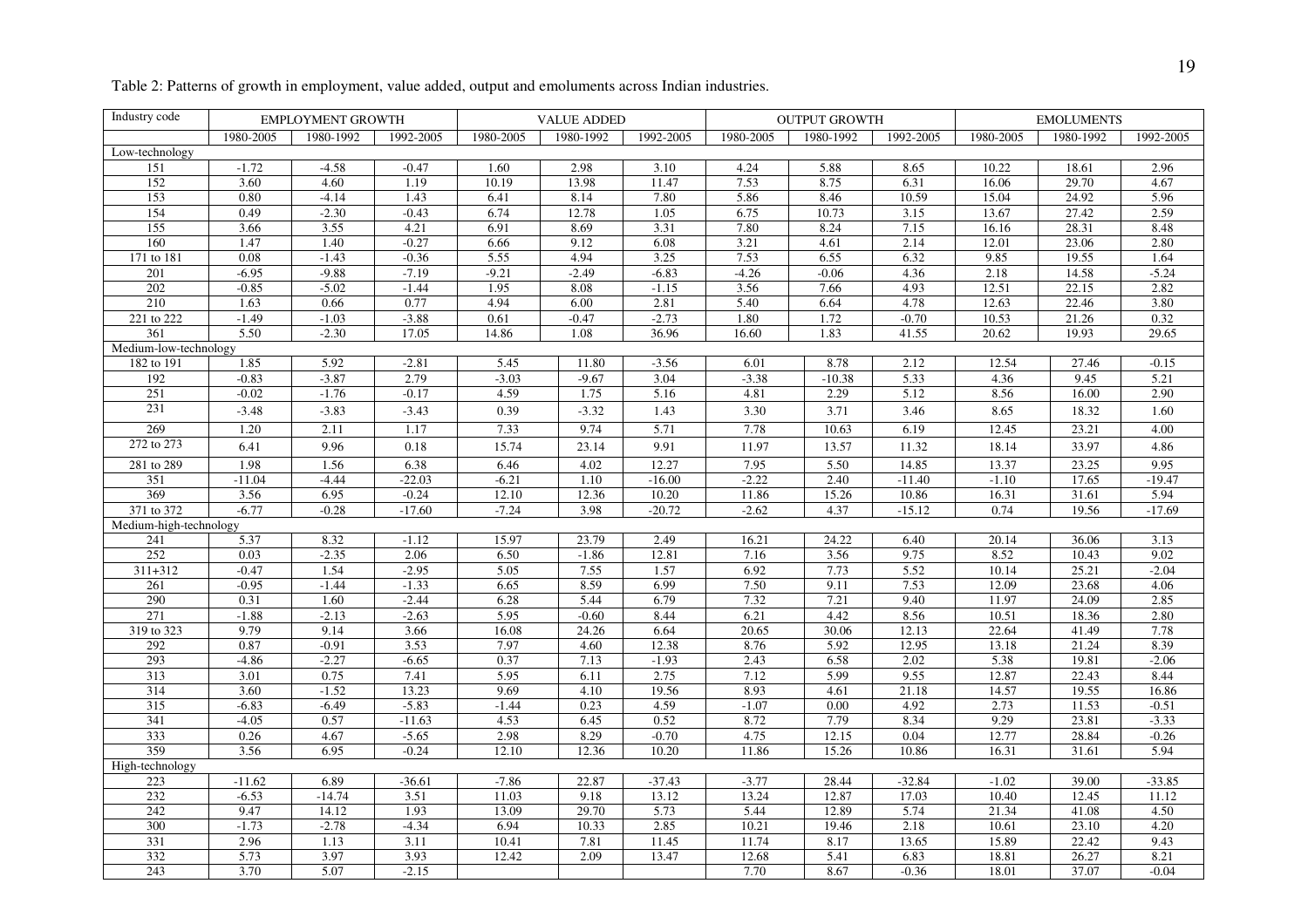| Industry code | 1980-2005             | 1980-1992 | 1992-2005 | Industry                      | 1980-2005                | 1980-1992                | 1992-2005      |
|---------------|-----------------------|-----------|-----------|-------------------------------|--------------------------|--------------------------|----------------|
|               |                       |           |           | code                          |                          |                          |                |
|               | <b>LOW-TECHNOLOGY</b> |           |           | <b>MEDIUM-HIGH-TECHNOLOGY</b> |                          |                          |                |
| 151           | $-1.07$               | $-1.54$   | $-0.15$   | 241                           | 0.34                     | 0.35                     | $-0.45$        |
| 152           | 0.35                  | 0.33      | 0.10      | 252                           | 0.00                     | $1.26*$                  | 0.16           |
| 153           | 0.13                  | $-0.51$   | 0.18      | $311 + 312$                   | $-0.09$                  | 0.20                     | $-1.88$        |
| 154           | 0.07                  | $-0.18$   | $-0.41$   | 261                           | $-0.14$                  | $-0.17$                  | $-0.19$        |
| 155           | 0.53                  | 0.41      | 1.27      | 290                           | 0.05                     | 0.29                     | $-0.36$        |
| 160           | 0.22                  | 0.15      | $-0.04$   | 271                           | $-0.32$                  | $3.54*$                  | $-0.31$        |
| 171 to 181    | 0.01                  | $-0.29$   | $-0.11$   | 319 to 323                    | 0.61                     | 0.38                     | 0.55           |
| 201           | $0.75*$               | $3.97*$   | $1.05*$   | 292                           | 0.11                     | $-0.20$                  | 0.29           |
| 202           | $-0.44$               | $-0.62$   | $1.26*$   | 293                           | $-13.03$                 | $-0.32$                  | $3.45*$        |
| 210           | 0.33                  | 0.11      | 0.27      | 313                           | 0.51                     | 0.12                     | 2.70           |
| 221 t o 222   | $-2.43$               | $2.22*$   | $1.42*$   | 314                           | 0.37                     | $-0.37$                  | 0.68           |
| 361           | 0.37                  | $-2.12$   | 0.46      | 315                           | $4.76*$                  | $-27.96$                 | $-1.27$        |
|               | MEDIUM-LOW-TECHNOLOGY |           |           | 341                           | $-0.89$                  | 0.09                     | $-22.39$       |
|               | 1980-2005             | 1980-1992 | 1992-2005 | 333                           | 0.09                     | 0.56                     | $8.11*$        |
| 182 to 191    | 0.34                  | 0.50      | $0.79*$   | 359                           | 0.29                     | 0.56                     | $-0.02$        |
| 192           | $0.27*$               | $0.40*$   | 0.92      |                               | <b>HIGH-TECHNOLOGY</b>   |                          |                |
| 251           | 0.00                  | $-1.01$   | $-0.03$   | 223                           | $1.48*$                  | 0.30                     | $0.98*$        |
| 231           | $-8.90$               | $1.15*$   | $-2.40$   | 232                           | $-0.59$                  | $-1.61$                  | 0.27           |
| 269           | 0.16                  | 0.22      | 0.21      | 233                           | $\overline{\phantom{a}}$ | $\overline{\phantom{0}}$ | $\blacksquare$ |
| 272 to 273    | 0.41                  | 0.43      | 0.02      | 242                           | 0.72                     | 0.48                     | 0.34           |
| 281 to 289    | 0.31                  | 0.39      | 0.52      | 300                           | $-0.25$                  | $-0.27$                  | $-1.52$        |
| 351           | 1.78*                 | $-4.04$   | $1.38*$   | 331                           | 0.28                     | 0.14                     | 0.27           |
| 369           | 0.29                  | 0.56      | $-0.02$   | 332                           | 0.46                     | 1.89                     | 0.29           |
| 371 to 372    | $0.93*$               | $-0.07$   | $0.85*$   | 243                           | 0.00                     | 0.16                     | 0.03           |

Table 3: Employment Elasticity across Organized Manufacturing Industry Groups

Note: \* Represents the negative growth of employment and value added turns out to be positive elasticity signifies declining industry.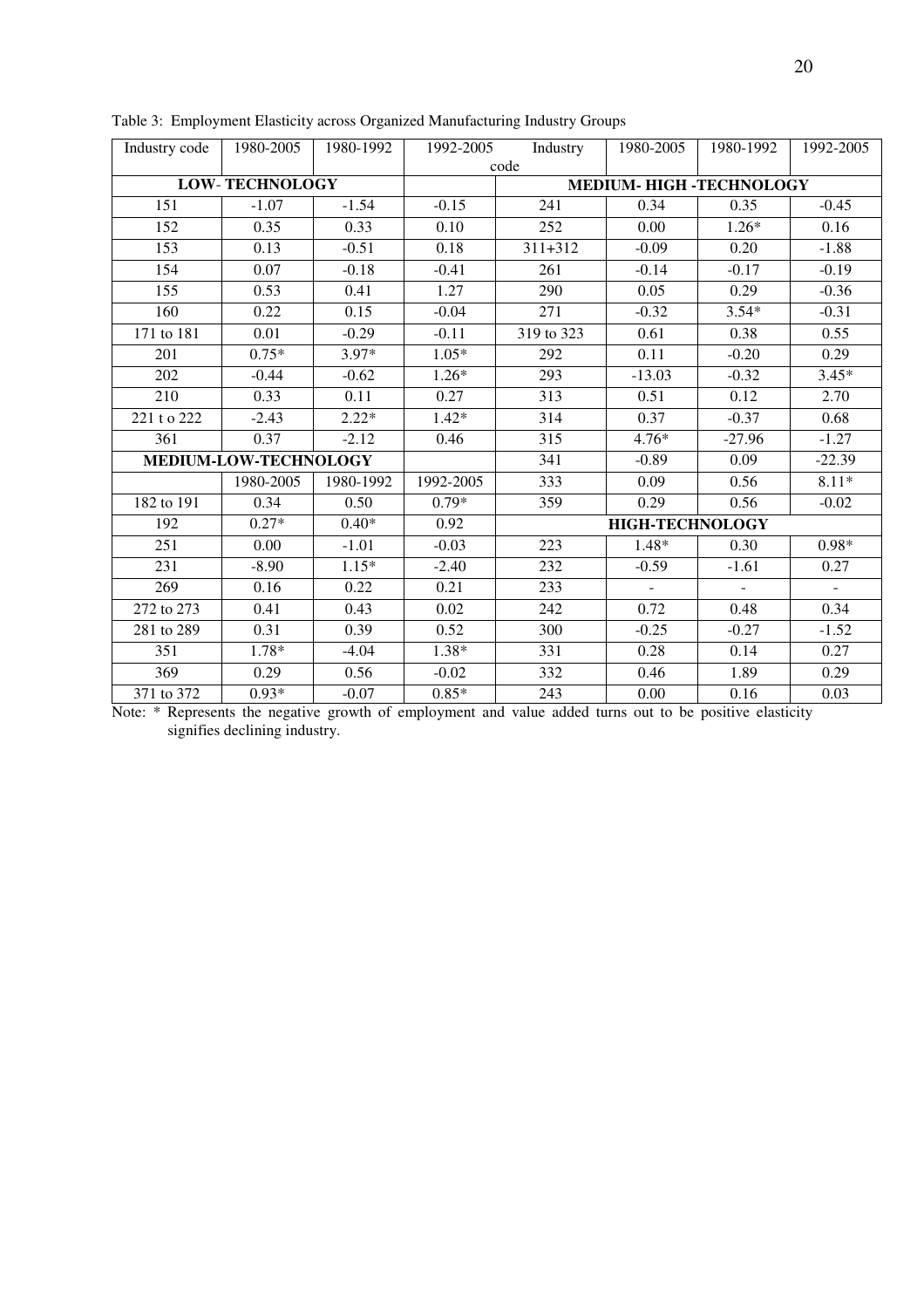| Industry               |                    |                 | 1980-81 to 2004-05 | 1980-81 to 1991-92       |              |                    |                    | 1992-93 to 2004-05 |                    |                 |                 |                 |
|------------------------|--------------------|-----------------|--------------------|--------------------------|--------------|--------------------|--------------------|--------------------|--------------------|-----------------|-----------------|-----------------|
| code                   |                    |                 |                    |                          |              |                    |                    |                    |                    |                 |                 |                 |
|                        | Real               | Output          | Employment         | Price                    | Real         | Output             | Employment         | Price              | Real               | Output          | Employment      | Price           |
|                        | wage               | effect          | effect             | effect                   | wage         | effect             | effect             | effect             | wage               | effect          | effect          | effect          |
|                        | growth             |                 |                    |                          | growth       |                    |                    |                    | growth             |                 |                 |                 |
| Low-Technology         |                    | $-0.01$         | 0.74               |                          | 2.54         |                    |                    |                    |                    |                 |                 |                 |
| 151<br>152             | $-1.00$<br>$-0.96$ | $-0.20$         | $-0.60$            | $-3.63$<br>$-3.13$       | 2.59         | $-0.43$<br>0.26    | $-1.18$<br>$-1.06$ | 12.60<br>10.45     | $-0.16$<br>$-0.23$ | 0.06<br>$-0.21$ | 0.11<br>$-1.58$ | 1.14<br>$-1.49$ |
|                        | 3.29               | 0.02            |                    | $-2.20$                  | 2.92         | 0.05               |                    | 15.22              | 0.56               | $-0.30$         | $-0.77$         | 0.23            |
| 153<br>154             | $-2.15$            | $-23.02$        | 1.42<br>0.72       | 27.12                    | $-2.20$      | $-0.22$            | 6.86<br>4.82       | 12.06              | $-0.19$            | $-22.53$        | $-1.09$         | 27.01           |
| 155                    | $-0.92$            | 0.02            | 0.28               | $-3.80$                  | 1.51         | $-0.20$            | 0.78               | 14.23              | $-0.01$            | 0.24            | 0.51            | $-3.06$         |
| 160                    | $-0.69$            | $-0.08$         | $-0.04$            | 11.31                    | 0.67         | 0.07               | 2.07               | 29.62              | 0.19               | $-0.12$         | $-0.56$         | 15.09           |
| 171 to 181             | $-0.70$            | 0.01            | 0.39               | $-5.26$                  | 2.23         | 0.62               | 0.70               | 4.51               | 0.40               | $-0.22$         | $-0.41$         | 4.48            |
| 201                    | $-2.25$            | 0.09            | 2.52               | $-5.66$                  | $-10.95$     | 0.10               | 1.78               | $-3.21$            | 0.03               | $-0.89$         | 1.47            | 1.99            |
| 202                    | $-1.99$            | 0.08            | 2.83               | $-2.77$                  | $-3.44$      | 0.16               | 1.28               | 11.66              | 0.02               | 0.99            | $-1.86$         | $-0.44$         |
|                        |                    |                 |                    | $\overline{\phantom{a}}$ |              |                    |                    |                    |                    |                 |                 |                 |
| 210                    | $-0.55$            | $-0.10$         | $-0.09$            | 11.13                    | 3.57         | $-0.33$            | 0.24               | 14.14              | 0.31               | 0.04            | $-0.83$         | 22.84           |
|                        |                    |                 |                    | $\overline{\phantom{m}}$ |              |                    |                    |                    |                    |                 |                 |                 |
| 221 to 222             | $-0.56$            | 0.01            | $-0.52$            | 11.32                    | 2.64         | $-0.37$            | $-0.84$            | 15.50              | 0.04               | $-0.66$         | $-0.75$         | 16.14           |
| 361                    | $-0.38$            | 0.12            | 1.86               | $-3.39$                  | 1.47         | 0.28               | 1.64               | 10.10              | 0.30               | $-0.18$         | 2.26            | 7.19            |
| Medium-Low-Technology  |                    |                 |                    |                          |              |                    |                    |                    |                    |                 |                 |                 |
| 182 to 191             | $-0.42$            | $-0.07$         | $-0.92$            | $-3.69$                  | 4.55         | 0.30               | 1.14               | 9.29               | 0.17               | $-0.28$         | $-0.10$         | 0.67            |
| 192                    | $-0.20$            | $-0.10$         | 1.03               | $-1.07$                  | $-3.51$      | $-0.63$            | $-5.55$            | 15.27              | 0.99               | 0.39            | $-0.10$         | $-6.61$         |
| 251                    | $-0.59$            | 0.11            | 0.29               | $-2.58$                  | $-1.50$      | 0.02               | $-0.65$            | 9.11               | 0.01               | $-0.16$         | $-1.47$         | 3.33            |
| 231                    | $-0.74$            | $-0.20$         | 0.65               | 1.53                     | 3.52         | $-0.35$            | $-6.32$            | 15.13              | $-1.20$            | $-0.22$         | 0.80            | 5.48            |
| 269                    | $-0.57$            | 0.00            | $-0.37$            | $-3.58$                  | 3.34         | $-0.01$            | $-1.21$            | 12.54              | $-1.12$            | $-0.04$         | 0.17            | $-0.61$         |
| 272TO273               | 5.24               | $-0.13$         | 4.01               | $-2.60$                  | 21.90        | 0.22               | 16.78              | 14.12              | 0.67               | 0.06            | $-0.01$         | 4.78            |
| 281TO289               | $-0.57$            | $-0.23$         | 0.05               | $-0.74$                  | 1.69         | 1.48               | 0.90               | 17.07              | $-0.71$            | 1.28            | 26.24           | 2.30            |
| 351                    | $-1.01$            | 0.05            | $-5.67$            | $-4.47$                  | 0.12         | 6.59               | 2.01               | 13.13              | 0.12               | 0.32            | $-0.18$         | $-3.60$         |
| 369                    | $-0.21$            | 0.11            | 0.83               | $-4.26$                  | 2.47         | 0.25               | 2.71               | 9.81               | 0.39               | $-0.14$         | $-0.08$         | 2.89            |
| 371TO372               | $-1.29$            | $-0.60$         | $-17.07$           | $-1.09$                  | 0.35         | $-0.38$            | $-0.91$            | 14.55              | 0.35               | $-0.04$         | $-13.48$        | 6.32            |
| Medium-High-Technology |                    |                 |                    |                          |              |                    |                    |                    |                    |                 |                 |                 |
| 241                    | $-0.31$            | $-0.02$         | $-0.96$            | $-4.99$                  | 6.27         | 0.36               | 3.36               | 15.95              | 0.42               | $-0.04$         | $-2.50$         | $-1.32$         |
| 252                    | $-28.46$           | 0.12            | $-20.69$           | $-2.84$                  | $-4.76$      | $-0.70$            | $-4.24$            | 12.08              | $-52.98$           | $-0.13$         | $-33.05$        | 2.82            |
| 311+312                | $-3.24$            | 0.04            | $-0.86$            | $-6.49$                  | 1.60         | 0.31               | 2.35               | 1.61               | $-7.06$            | $-0.08$         | 1.52            | 2.23            |
| 261<br>290             | $-1.23$<br>$-0.27$ | $-0.22$<br>0.02 | 0.40<br>$-1.64$    | 2.31                     | 0.23<br>1.71 | $-0.70$<br>$-0.22$ | 3.62<br>$-1.46$    | 36.09<br>12.03     | $-0.23$<br>2.51    | 0.03<br>0.11    | 1.66<br>$-2.13$ | 1.27<br>1.57    |
| 271                    | $-0.51$            | $-0.09$         | $-0.11$            | $-2.32$<br>$-2.27$       | $-1.57$      | $-0.68$            | $-3.12$            | 15.31              | $-2.59$            | $-0.30$         | $-0.64$         | 1.41            |
| 319TO323               | $-3.62$            | 0.17            | 17.17              | $-5.13$                  | $-9.99$      | 0.87               | 11.03              | 8.92               | $-3.05$            | 0.17            | 4.23            | 0.95            |
| 292                    | $-1.06$            | 0.19            | 1.46               | $-2.19$                  | 2.36         | $-0.04$            | $-0.20$            | 12.17              | $-1.71$            | 0.47            | 4.87            | 2.19            |
| 293                    | 0.20               | $-0.03$         | $-0.90$            | $-2.88$                  | 2.40         | $-0.26$            | $-5.36$            | 12.28              | 4.37               | 0.32            | $-1.61$         | $-0.45$         |
| 313                    | $-2.37$            | 0.52            | 1.64               | $-4.79$                  | 1.65         | $-0.03$            | 0.32               | 12.31              | $-4.97$            | 1.89            | 5.27            | $-6.65$         |
| 314                    | $-0.34$            | 0.62            | 2.91               | $-2.68$                  | $-0.15$      | $-0.40$            | 1.01               | 17.59              | 1.71               | 1.95            | 7.04            | 1.74            |
| 315                    | 0.59               | 0.42            | 0.99               | $-3.08$                  | 0.90         | $-0.83$            | $-11.92$           | 12.77              | 3.57               | 1.89            | 4.14            | 1.69            |
| 341                    | $-0.35$            | $-0.36$         | $-2.54$            | $-2.69$                  | 1.76         | $-0.42$            | $-0.66$            | 11.45              | 0.84               | 0.00            | $-0.65$         | 1.06            |
| 333                    | $-1.37$            | $-0.07$         | $-1.88$            | $-3.37$                  | 1.13         | 0.12               | 1.12               | 10.94              | $-2.92$            | $-0.70$         | $-2.90$         | 1.55            |
| 359                    | $-0.30$            | 0.12            | $-1.35$            | $-2.61$                  | 2.69         | $-1.16$            | $-0.68$            | 20.55              | 1.41               | 0.05            | $-1.84$         | 0.58            |
| High-Technology        |                    |                 |                    |                          |              |                    |                    |                    |                    |                 |                 |                 |
| 223                    | $-2.95$            | $-0.46$         | $-63.15$           | $-4.15$                  | $-9.71$      | 0.77               | 108.77             | 8.94               | 0.19               | $-0.41$         | $-10.16$        | 1.44            |
|                        |                    |                 |                    |                          |              |                    |                    |                    |                    |                 |                 |                 |
| 232                    | $-0.89$            | 0.05            | 4.27               | 4.29                     | 5.87         | 4.10               | $-29.31$           | 43.92              | 0.47               | $-0.11$         | $-1.54$         | 0.87            |
| 233                    |                    |                 |                    |                          |              |                    |                    |                    |                    |                 |                 |                 |
| 242                    | $-0.74$            | $-0.19$         | $-0.72$            | $-2.25$                  | 1.51         | 0.03               | 3.68               | 7.12               | 0.72               | 0.03            | $-0.78$         | 1.85            |
| 300                    | $-3.71$            | 0.20            | 10.72              | $-3.41$                  | $-9.83$      | 0.01               | 65.57              | 10.47              | $-2.86$            | 0.43            | 8.74            | 3.21            |
| 331                    | $-0.05$            | 0.05            | $-0.01$            | $-2.52$                  | 3.60         | $-0.06$            | $-1.70$            | 12.85              | $-0.34$            | $-0.37$         | $-2.20$         | 2.88            |
| 332                    | 0.02               | $-0.22$         | $-0.29$            | 2.20                     | 9.29         | 0.16               | 3.17               | 30.15              | 1.26               | $-0.06$         | $-0.26$         | 1.69            |
| 243                    | $-0.84$            | $-0.25$         | $-1.42$            | $-2.79$                  | 7.18         | 0.53               | $-0.66$            | 13.98              | 0.88               | $-0.47$         | $-2.09$         | 3.28            |

Table 4: Decomposition of Effects on the Growth of Real Wages 1980-81 to 2004-05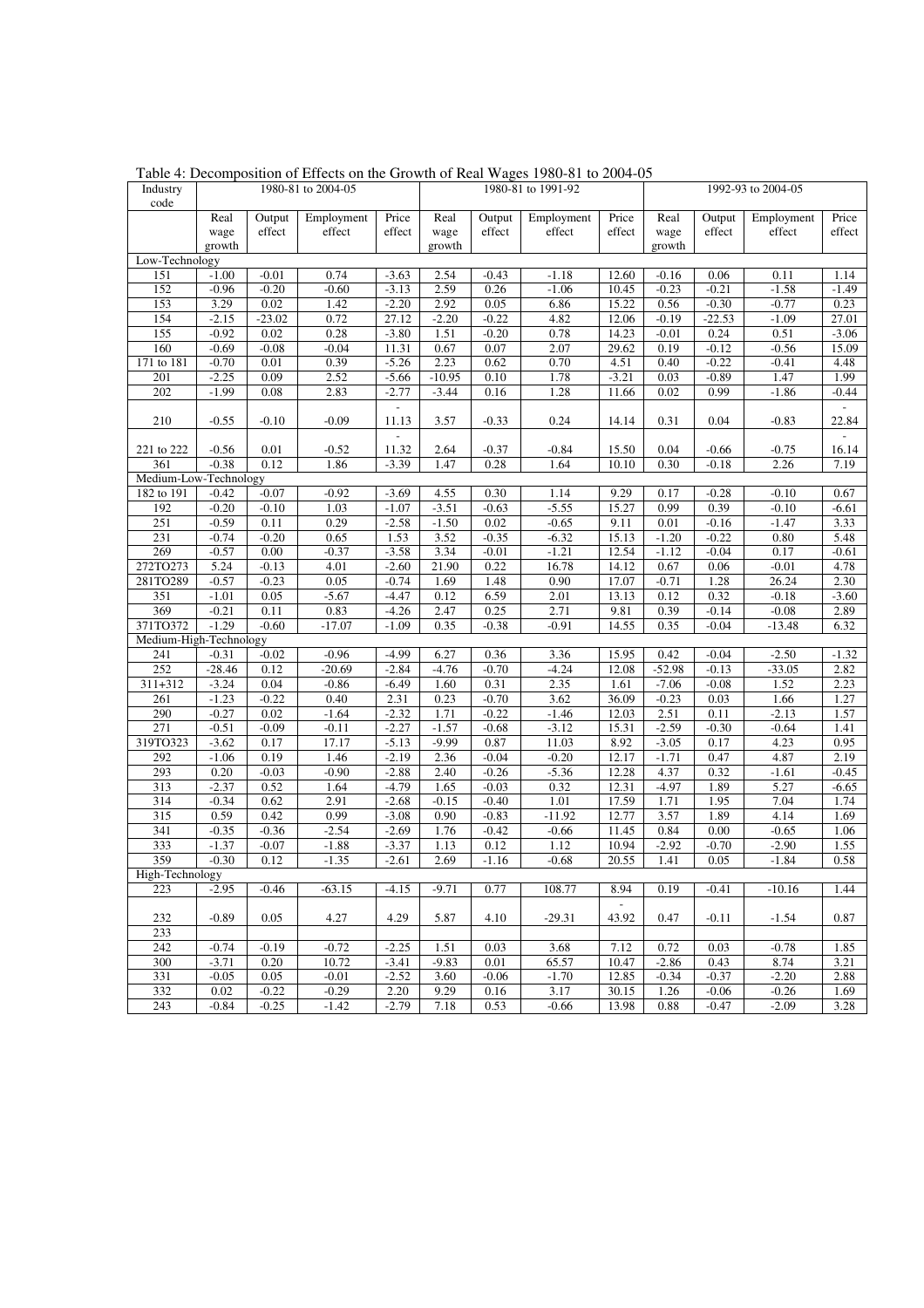| of<br>Name<br>the | 1980-81 to 2004-05 | 1980-81 to 1991-92 | 1992-93 to 2004-05 |
|-------------------|--------------------|--------------------|--------------------|
| Variables         |                    |                    |                    |
| R&D Expenditure   | $-0.019$           | $-0.240*$          | $-0.180*$          |
|                   | (0.651)            | $(-3.60)$          | $(-3.64)$          |
| Value added       | $0.014*$           | $0.062***$         | 0.0005             |
|                   | (3.25)             | (1.35)             | $(-0.004)$         |
| Wages             | $0.068**$          | $0.263*$           | $0.619*$           |
|                   | (1.49)             | (4.212)            | (2.804)            |
| <b>AIC</b>        | $-2.675$           | $-3.165$           | $-3.330$           |
| Adjusted R square | 0.961              | 0.982              | 0.976              |
| Autocorrelation   | 0.000              | 0.000              | 0.000              |

Table 5: Estimated Fixed Effects Models (Dependent Variable is log of Employment)

Note: \* Represents statistically significant at 1 per cent level; \*\* Represents statistically significant at 15 per cent level and \*\*\* statistically significant at 20 per cent level.

## **Table 6: Correlation Coefficients between Growth rates of Technology Capability Index and Employment** (1992-93 to 2004-05).

| Name of Industrial Groups              | Correlation Coefficient |
|----------------------------------------|-------------------------|
| Low-Technology Industries              | 0.21                    |
| Medium-Technology Industries           | $-0.35$                 |
| Medium-High Technology Industries-0.40 |                         |
| High-Technology Industries             | -0.29                   |
| <b>All Industries</b>                  | -0.21                   |